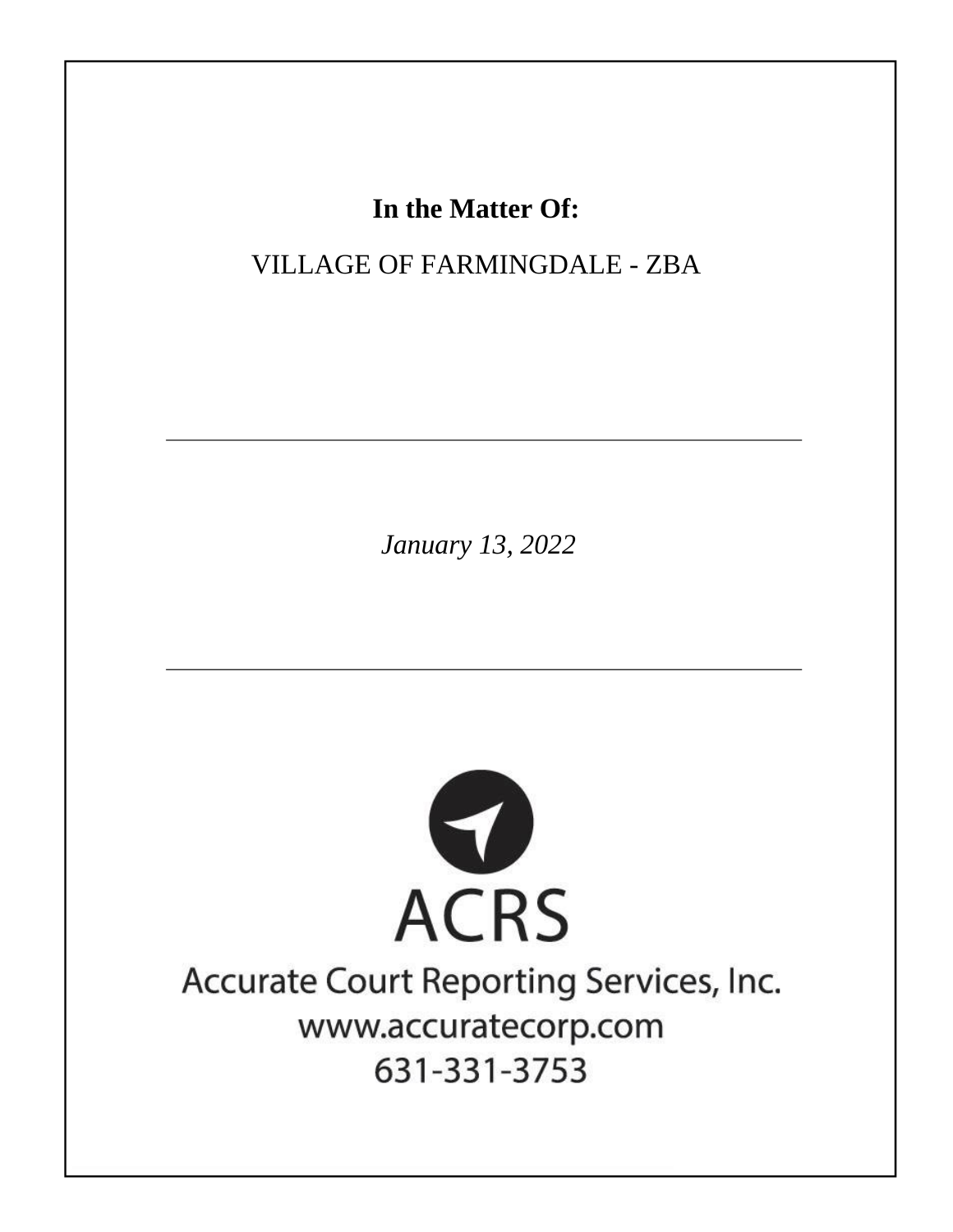| $\overline{2}$ |                                                    |
|----------------|----------------------------------------------------|
| $\overline{3}$ |                                                    |
| 4              | ZONING BOARD OF APPEALS                            |
| 5              | PUBLIC HEARING                                     |
| 6              | THE INCORPORATED VILLAGE OF FARMINGDALE            |
| 7              | <b>361 MAIN STREET</b>                             |
| 8              | FARMINGDALE, NEW YORK 11735                        |
| 9              |                                                    |
| 10             | January 13, 2022                                   |
| 11             | 8:00 p.m.                                          |
| 12             |                                                    |
| 13             |                                                    |
| 14             |                                                    |
| 15             |                                                    |
| 16             | Case #1 SCOTT NICHOL, Applicant.                   |
|                | 17 Case #2, Application of Scott and Janice Nichol |
| 18             |                                                    |
| 19             |                                                    |
| 20             |                                                    |
| 21             |                                                    |
| 22             |                                                    |
| 23             |                                                    |
| 24             | ACCURATE COURT REPORTING SERVICE, INC.             |
| 25             | 631-331-3753 info@accuratecorp.com<br>866-388-2277 |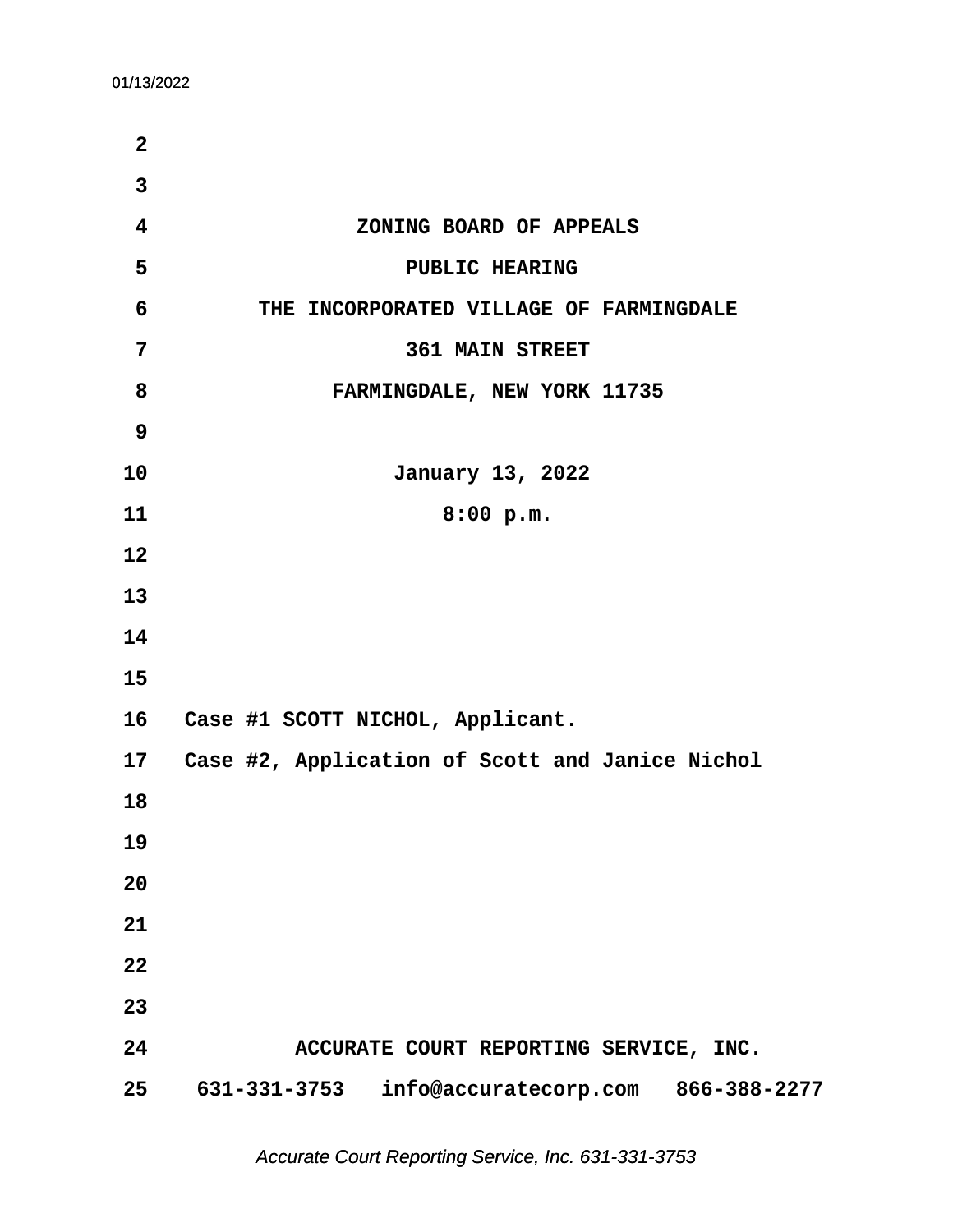| $\mathbf{2}$ | APPEARANCES:                      |
|--------------|-----------------------------------|
| 3            | DAVID NOSTRAND, Chairman          |
| 4            | CHRISTOPHER MARO, Board Member    |
| 5            | MARY CARPENTER, Board Member      |
| 6            | STEVE FELLMAN, Building Inspector |
| 7            | CLAUDIO DEBELLIS, Board Counsel   |
| 8            | CARLOS DEFONSECA, Architect       |
| 9            | Case #1 SCOTT NICHOL, Applicant   |
| 10           | Case #1, Sandy Cortez.            |
| 11           | Case #2, Application of Scott and |
| 12           | Janice Nichol                     |
| 13           |                                   |
| 14           |                                   |
| 15           |                                   |
| 16           |                                   |
| 17           |                                   |
| 18           |                                   |
| 19           |                                   |
| 20           |                                   |
| 21           |                                   |
| 22           |                                   |
| 23           |                                   |
| 24           |                                   |
| 25           |                                   |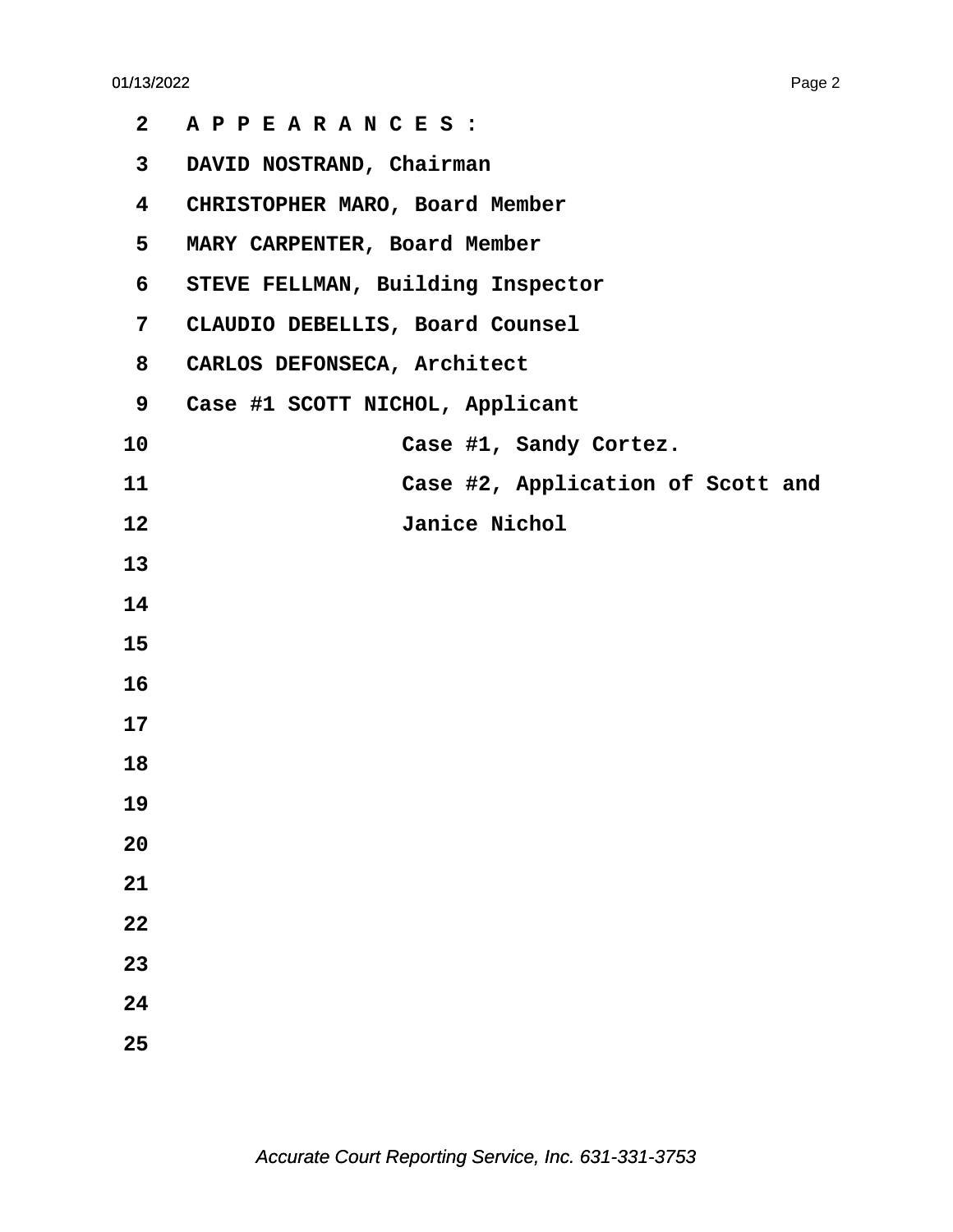<span id="page-3-0"></span>

| $\mathbf 1$     | $ZBA - 1/13/22$                            |
|-----------------|--------------------------------------------|
| $\mathbf{2}$    | CHAIRMAN NOSTRAND: Call the                |
| 3               | meeting to order of January 13th, 2022,    |
| 4               | and we need a motion to waive reading the  |
| 5               | minutes of the last meeting.               |
| 6               | MS. CARPENTER: I make a motion to          |
| 7               | waive the minutes of -- reading of the     |
| 8               | minutes of the last meeting.               |
| 9               | CHAIRMAN NOSTRAND: All in favor?           |
| 10              | (WHEREUPON, there was a unanimous,         |
|                 | 11 affirmative vote of the Board members.) |
| 12              | CHAIRMAN NOSTRAND: Motion carried.         |
| 13              | Okay, case #1, Sandy Cortez.               |
| 14              | can you hear me?                           |
| 15              | MR. DEFONSECA: Yes.                        |
| 16              | CHAIRMAN NOSTRAND: Okay. Sandy             |
| 17              | Cortez, to erect a fence in the front      |
| 18              | yard, 134 William Street, Village of       |
| 19              | Farmingdale, need a variance from the      |
| 20 <sub>o</sub> | code, Chapter -- Part 2, Chapter 600       |
| 21              | Zoning, Article 13, fences.                |
| 22              | MR. DEFONSECA: Yeah. Good                  |
| 23              | evening, this is the receipts.             |
| 24              | CHAIRMAN NOSTRAND: Okay, I'll              |
| 25              | Take them. You can put them                |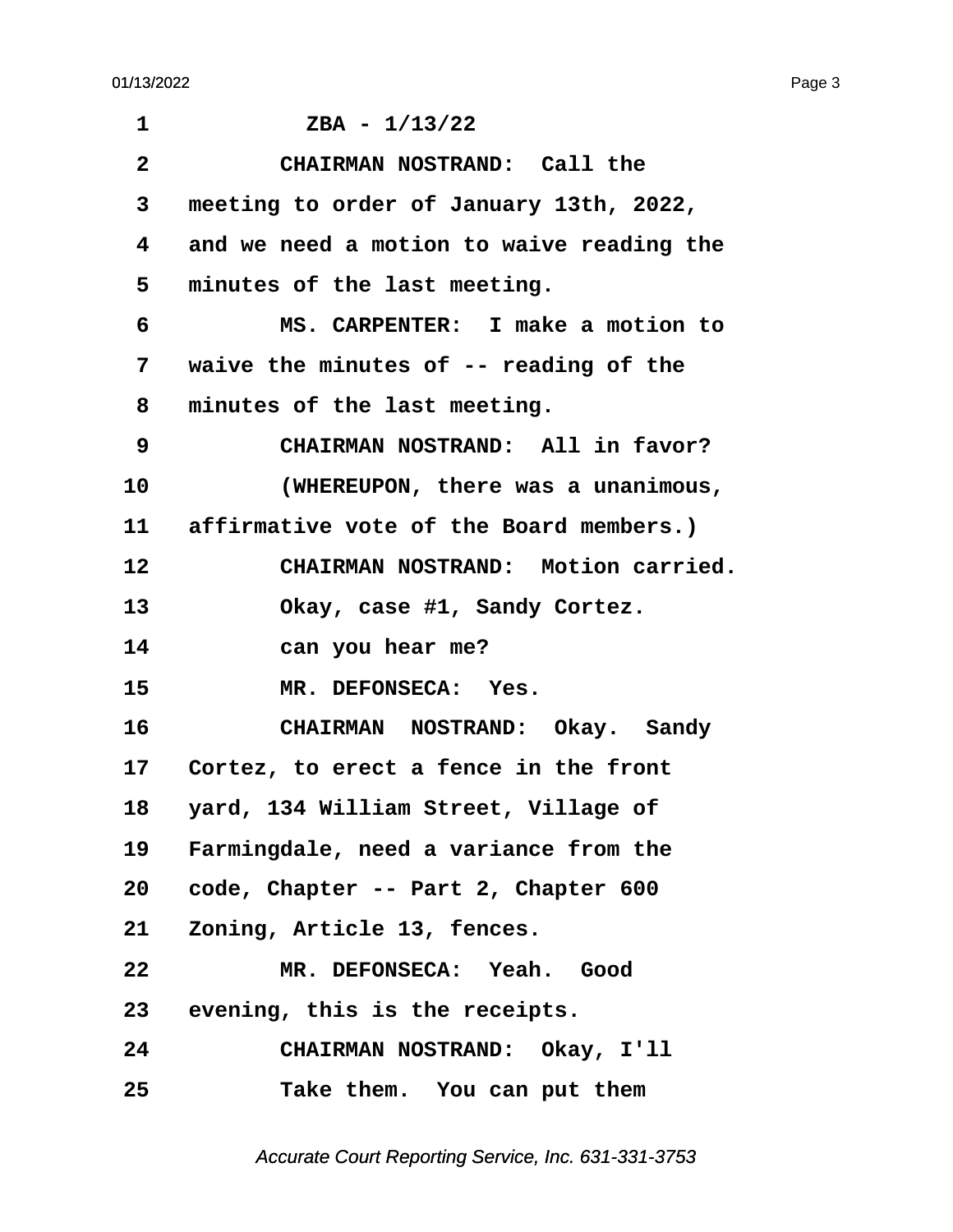<span id="page-4-0"></span> $1 \t\t ZBA - 1/13/22$ **·2· ·somewhere ·3· ·over here. ·4· · · · · COURT REPORTER:· Can I just get ·5· ·your name and the spelling of it; please? ·6· · · · · MR. DEFONSECA:· Yes, my name is ·7· ·Carlos DeFonseca, C-A-R-L-O-S ·8· ·D-E-F-O-N-S-E-C-A, from DeFonseca ·9· ·Architects, 164 Beaver Drive, Kings Park,** 10 **New York 11754.** 11 **COURT REPORTER:** Thank you. 12 MR. DEFONSECA: Thank you. 13 **CHAIRMAN NOSTRAND:** Okay. 14 MR. DEFONSECA: Thank you. 15 **· · · · · So while we -- the proposal, what 16· ·we need is for my client -- the husband is** 17 here, Mr. Cortez -- they need this fence 18 on the location that is proposed. **19· · · · · We are on the corner of Fulton and** 20 Williams. Fulton is a very busy street, 21 and they really -- we really -- they **22· ·really need the fence to be at that** 23 height. **24· · · · · We have the fence along Fulton, is** 25 **going to be on the property line.** The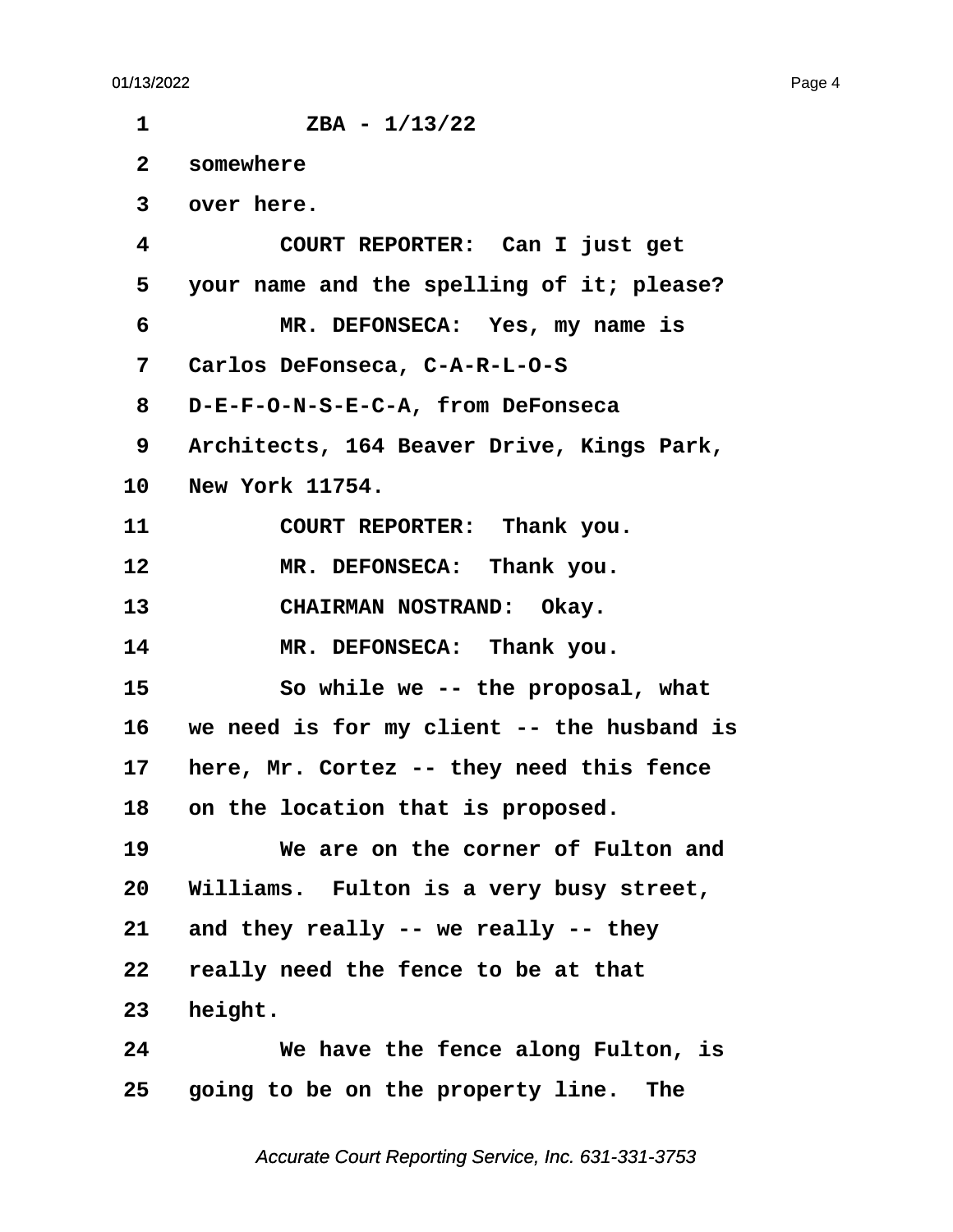<span id="page-5-0"></span>

| 1              | $ZBA - 1/13/22$                          |
|----------------|------------------------------------------|
| $\overline{2}$ | fence along Williams is going to be set  |
| 3              | back about 34 and-a-half feet from the   |
| 4              | intersection, so it won't block the      |
| 5              | turning or the view from the turning of  |
| 6              | the cars.                                |
| 7              | The fence size is an important           |
| 8              | feature that they need on the house. It  |
| 9              | just happens to be, about a month ago,   |
| 10             | that they have a couple of dogs. One of  |
| 11             | the dogs went out and went in the middle |
| 12             | of the street and he almost got killed,  |
| 13             | almost. So thank God he didn't, he's     |
| 14             | okay. They have also children so they    |
| 15             | need a little more privacy and all that, |
| 16             | so that's $-$                            |
| 17             | CHAIRMAN NOSTRAND: What's the            |
|                | 18 height of the fence?                  |
| 19             | MR. DEFONSECA: Six feet.                 |
| 20             | CHAIRMAN NOSTRAND: Six feet.             |
| 21             | MR. DEFONSECA: Yes.                      |
| 22             | MS. CARPENTER: All of it?                |
| 23             | <b>CHAIRMAN NOSTRAND: All of the</b>     |
|                | 24 fence?                                |
| 25             | MR. DEFONSECA: All of it, yes, and       |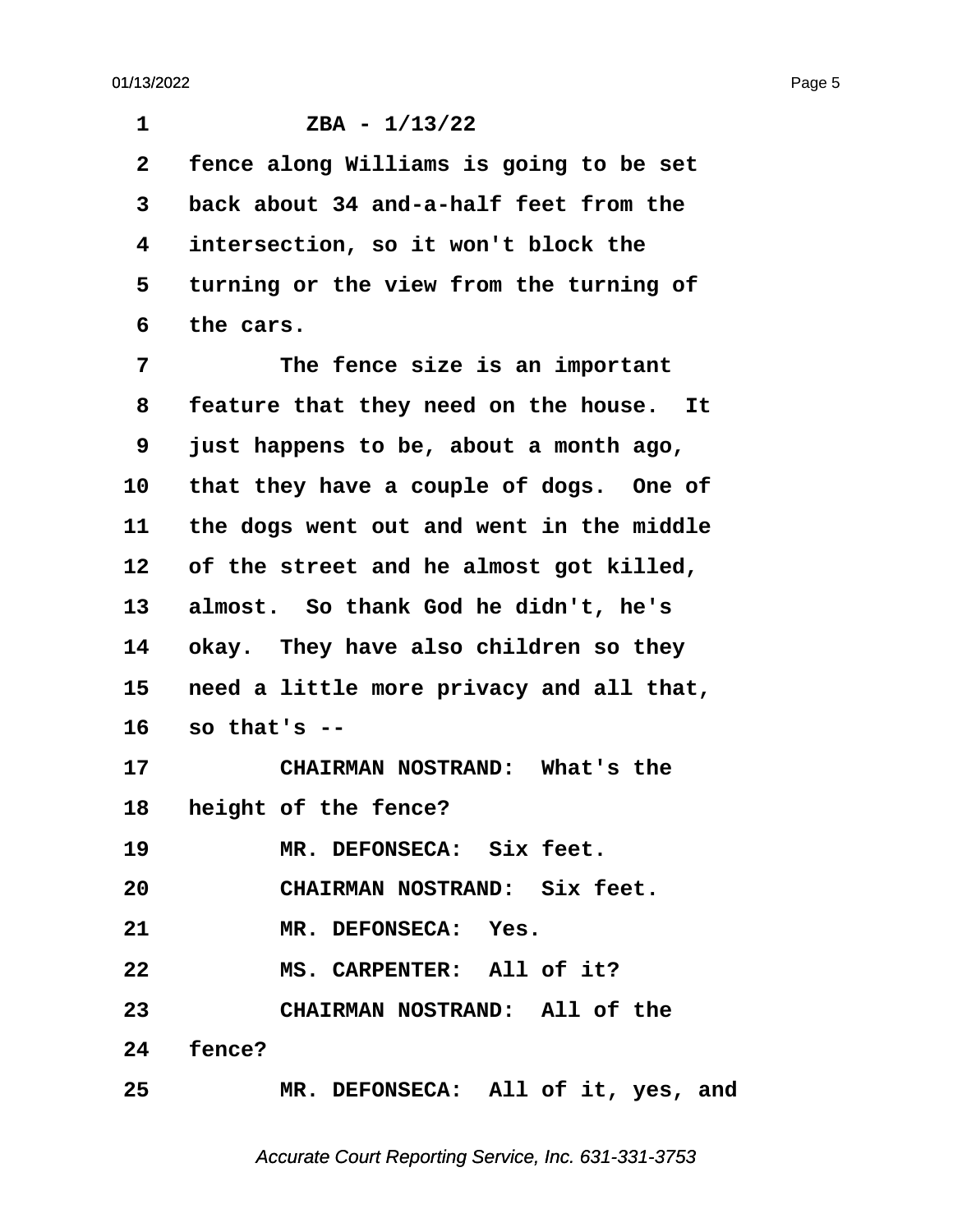e de la construcción de la construcción de la construcción de la construcción de la construcción de la construcción de la construcción de la construcción de la construcción de la construcción de la construcción de la const

<span id="page-6-0"></span>

| 1               | $ZBA - 1/13/22$                          |
|-----------------|------------------------------------------|
| $\mathbf{2}$    | it's basically the same height, you see, |
| 3               | along the road, along Fulton there are a |
| 4               | few properties that have the same        |
| 5               | condition, yes.                          |
| 6               | CHAIRMAN NOSTRAND: Does anybody in       |
| 7               | the audience have any questions for this |
| 8               | application, concerns, anything?         |
| 9               | (WHEREUPON, no response was heard.)      |
| 10              | CHAIRMAN NOSTRAND: Nothing? Okay.        |
| 11              | Any of the members have any              |
| 12              | questions?                               |
| 13              | (WHEREUPON, no response was heard.)      |
| 14              | CHAIRMAN NOSTRAND: Okay. We              |
| 15 <sub>2</sub> | understand that this is a very necessary |
| 16              | fence.                                   |
| 17              | MR. DEFONSECA: Yes, yes.                 |
| 18              | CHAIRMAN NOSTRAND: We do. We need        |
|                 | 19 to make a motion to approve the       |
|                 | 20 application as submitted.             |
| 21              | MS. CARPENTER: Sure, should I do         |
| 22              | that?                                    |
| 23              | CHAIRMAN NOSTRAND: Sure.                 |
| 24              | MS. CARPENTER: Okay, I make a            |
| 25              | motion to approve case #1-1, the         |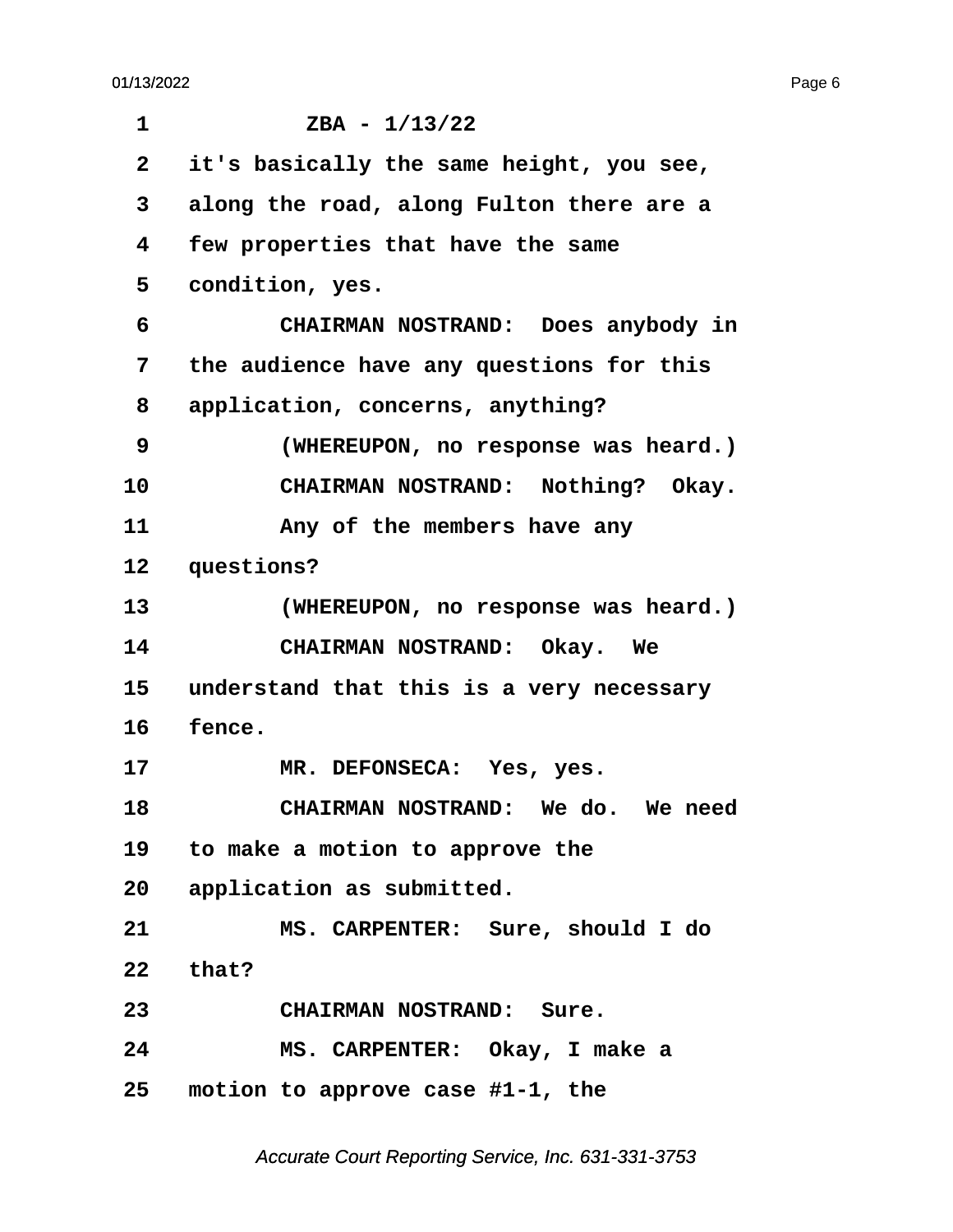<span id="page-7-0"></span>

| 1            | $ZBA - 1/13/22$                           |
|--------------|-------------------------------------------|
| $\mathbf{2}$ | application of Sandy Cortez, to erect a   |
| 3            | fence in the front yard at 134 Williams   |
| 4            | Street as proposed.                       |
| 5            | CHAIRMAN NOSTRAND: Any other              |
| 6            | questions from the members?               |
| 7            | MS. CARPENTER: Second?                    |
| 8            | MR. DEBELLIS: We need a second.           |
| 9            | CHAIRMAN NOSTRAND: Second?                |
| 10           | MR. MARO: Aye.                            |
| 11           | CHAIRMAN NOSTRAND: Aye.                   |
| 12           | Okay, motion carried.                     |
| 13           | MR. DEFONSECA: Thank you.                 |
| 14           | <b>CHAIRMAN NOSTRAND: Oh.</b>             |
| 15           | MR. DEFONSECA: Thank you.                 |
| 16           | CHAIRMAN NOSTRAND: No, no, hold           |
|              | 17 on. We needed to make a motion, we got |
|              | 18 that                                   |
| 19           | MR. MARO: I second it.                    |
| 20           | CHAIRMAN NOSTRAND: Seconded and --        |
| 21           | MR. FELLMAN: All in favor.                |
| 22           | MR. DEBELLIS: All in favor.               |
| 23           | CHAIRMAN NOSTRAND: All in favor?          |
| 24           | (WHEREUPON, there was a unanimous,        |
|              | 25 affirmative vote of the Board members  |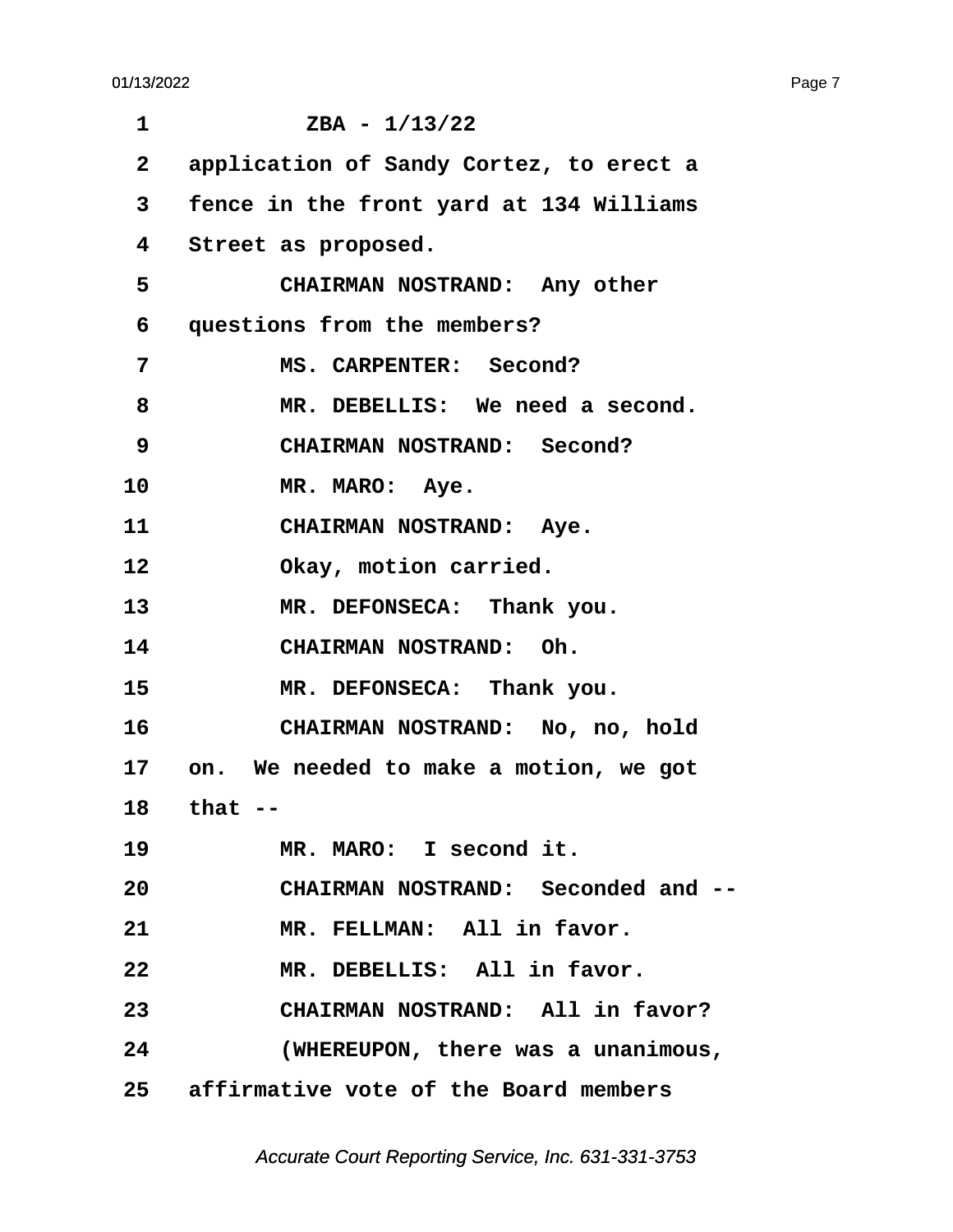<span id="page-8-0"></span> $1 \t\t ZBA - 1/13/22$ 2 present.) **·3· · · · · CHAIRMAN NOSTRAND:· Motion carried. ·4· · · · · MR. DEBELLIS:· That was unanimous.** 5 COURT REPORTER: I got that. **·6· · · · · MR. FELLMAN:· It was unanimous sort ·7· ·of.· In a sideways kind of way. ·8· · · · · MR. DEBELLIS:· Impression like ·9· ·usual. 10· · · · · MR. FELLMAN:· It was like a two** 11 and-a-half vote. 12 MR. DEFONSECA: Thank you, very 13 much. 14 MR. DEBELLIS: You're welcome. 15 Good luck. 16 **· · CHAIRMAN NOSTRAND:** Good luck. 17 **· · · · · · The house looks good, by the way.** 18 **MS. CARPENTER:** Yes, it does. 19 **MR. CORTEZ:** Thank you. **20· · · · · MR. FELLMAN:· And a non-denial, 21· ·so -- 22· · · · · CHAIRMAN NOSTRAND:· That's okay. 23· · · · · MR. DEBELLIS:· You have the** 24 decision. **25· · · · · CHAIRMAN· NOSTRAND:· I do.· She**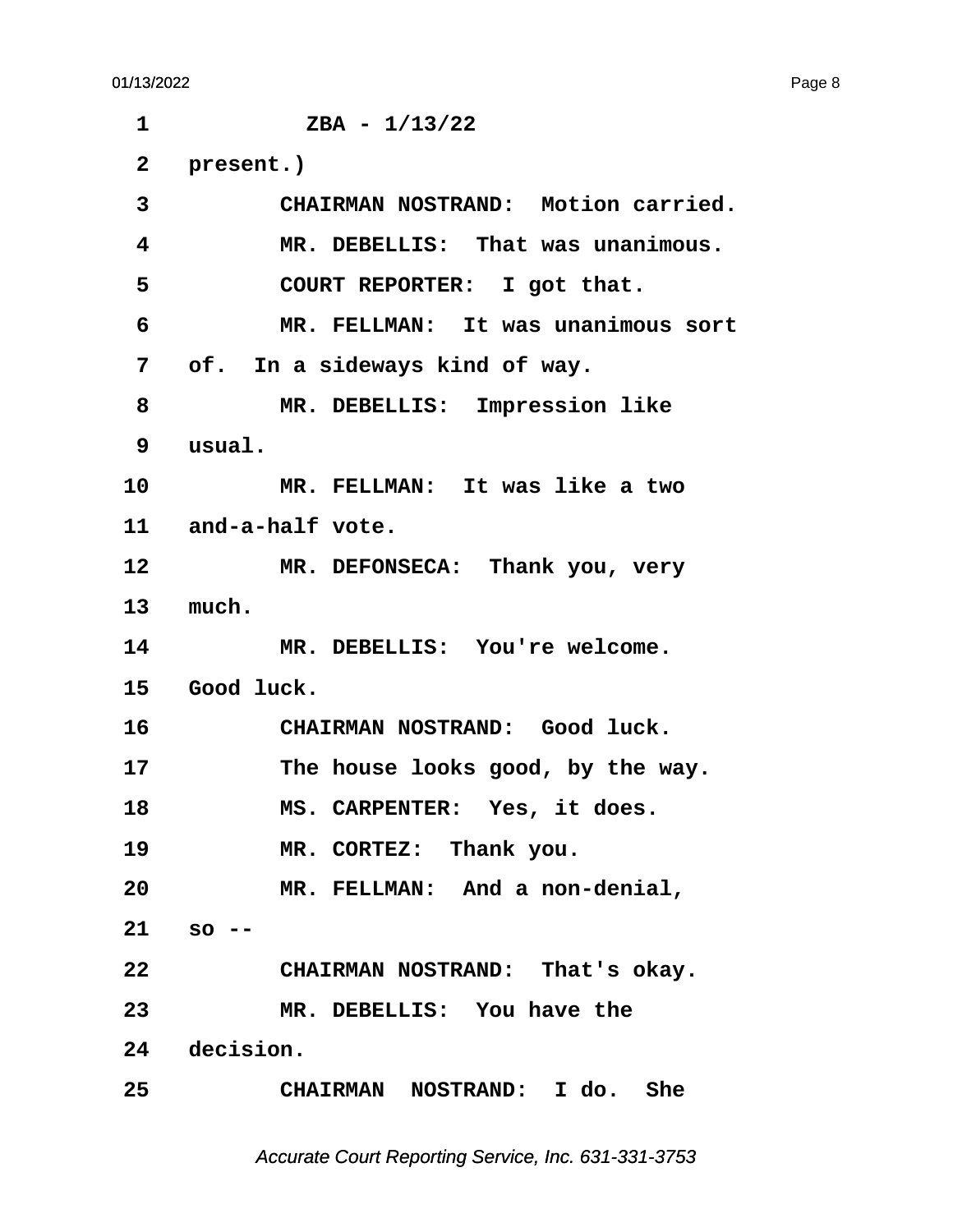<span id="page-9-0"></span>

| 1                       | $ZBA - 1/13/22$                            |
|-------------------------|--------------------------------------------|
| $\overline{\mathbf{2}}$ | didn't fill it out quite right.            |
| 3                       | MR. DEBELLIS: Okay, and you'll             |
| 4                       | take care of that?                         |
| 5                       | CHAIRMAN NOSTRAND: I can fix that.         |
| 6                       | You see, she only put one.                 |
| 7                       | MR. DEBELLIS: Oh, only the last            |
| 8                       | one.                                       |
| 9                       | CHAIRMAN NOSTRAND: The one that            |
|                         | 10 was just here.                          |
| 11                      | MR. DEBELLIS: Okay.                        |
| 12                      | CHAIRMAN NOSTRAND: I'll just sign          |
| 13                      | it.                                        |
| 14                      | $\star$<br>$\star$ $\star$<br>$\star$      |
| 15                      | CHAIRMAN NOSTRAND: Okay, case #2,          |
|                         | 16 application of Scott and Janice Nichol. |
| 17                      | To maintain the side addition and          |
| 18                      | attic renovation and garage conversion, 26 |
| 19                      | Pinehurst Road, Residence A Zoning         |
| 20                      | District, requiring a variance from the    |
|                         | 21 Village.                                |
| 22                      | Who is here from that application?         |
| 23                      | Are you Mr. Nichol?                        |
| 24                      | MR. NICHOL: I'm Mr. Scott Nichol,          |
| 25                      | yes.                                       |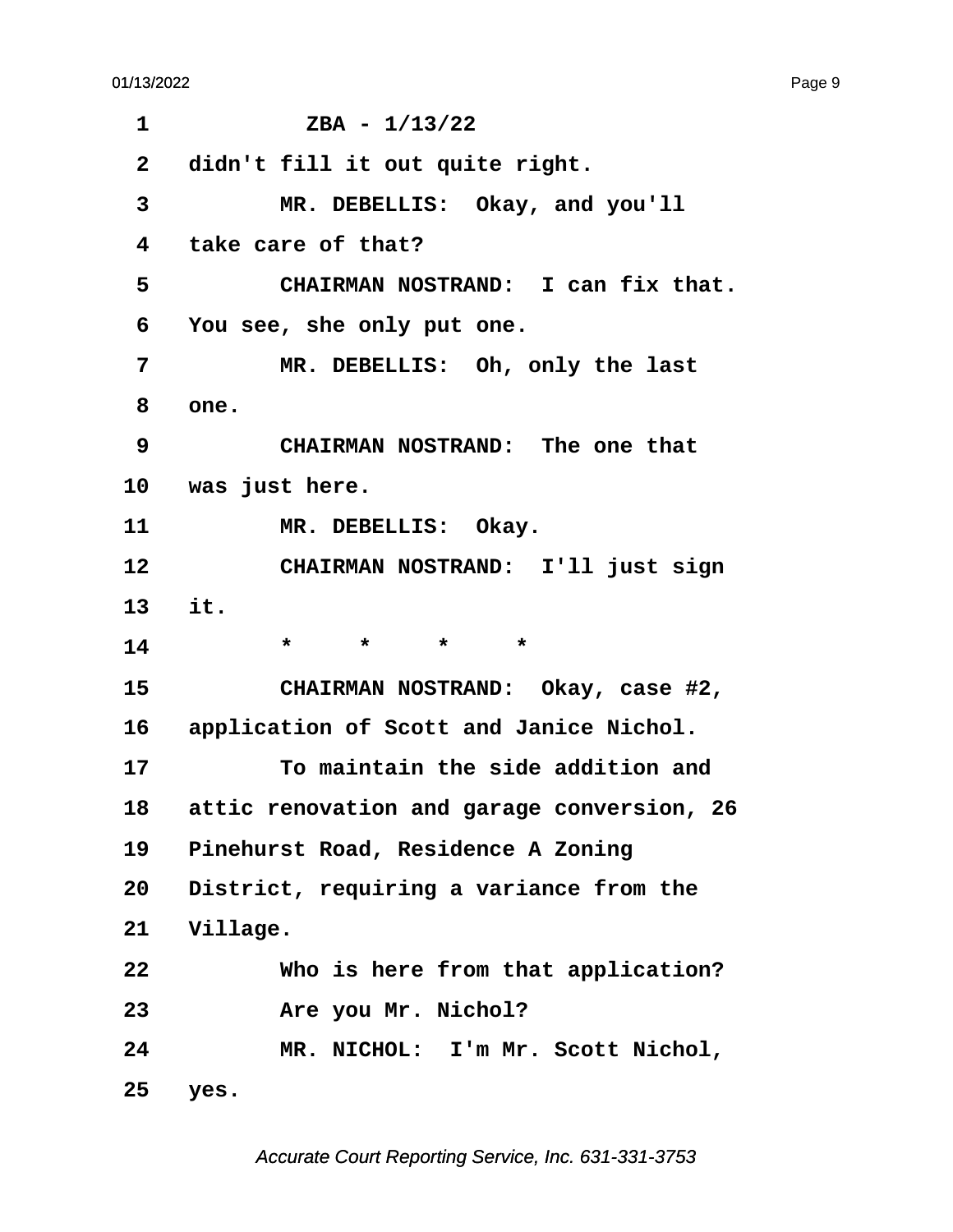<span id="page-10-0"></span>

| 1            | $ZBA - 1/13/22$                              |
|--------------|----------------------------------------------|
| $\mathbf{2}$ | CHAIRMAN NOSTRAND: Okay.                     |
| 3            | COURT REPORTER: Can I just get a             |
| 4            | spelling of Nichol?                          |
| 5            | MR. NICHOL: N-I-C-H-O-L.                     |
| 6            | COURT REPORTER: Thank you.                   |
| 7            | CHAIRMAN NOSTRAND: Okay, so we               |
| 8            | have $-$                                     |
| 9            | MS. CARPENTER: I'm confused.                 |
| 10           | CHAIRMAN NOSTRAND: Did you                   |
| 11 —         | renovate the whole house just recently?      |
| 12           | MR. NICHOL: The house was                    |
| 13           | purchased, in its existing form, and         |
|              | 14 there's been no renovations done for over |
| 15           | 15 years.                                    |
| 16           | CHAIRMAN NOSTRAND: Okay.                     |
| 17           | MR. NICHOL: However, we bought the           |
| 18           | house without a C of O, and in order to      |
| 19           | progress into the betterment of the home,    |
| 20           | we will need to get building permits for     |
| 21           | oil to gas conversion, for instance, and     |
| 22           | we're now very aware that all of this has    |
| 23           | to be a closed matter for the renovations    |
| 24           | that existed before we purchased the home.   |
| 25           | CHAIRMAN NOSTRAND: When was the              |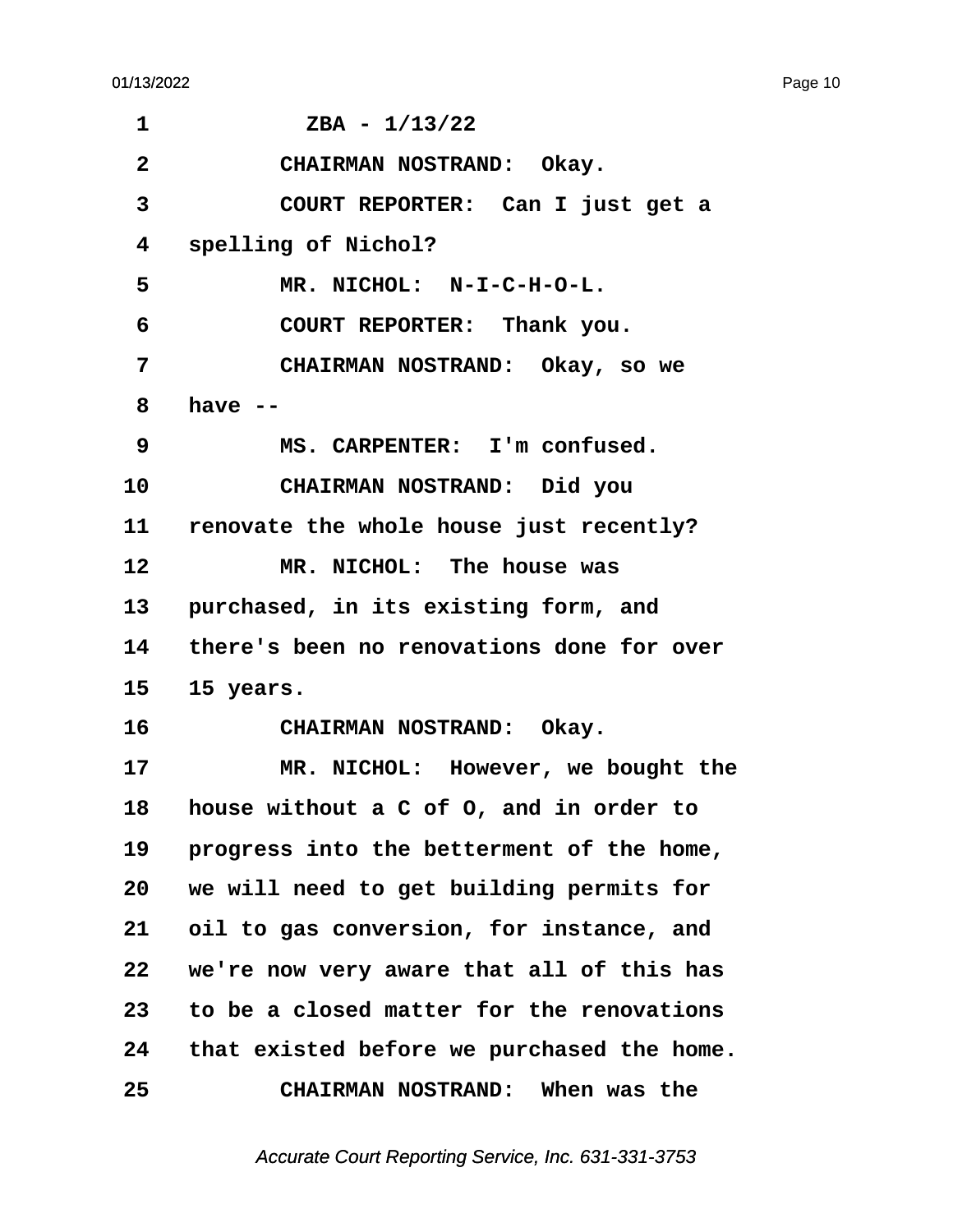<span id="page-11-0"></span> $1 \t\t ZBA - 1/13/22$ **·2· ·house renovated; 15 years ago? ·3· · · · · MR. NICHOL:· About 2007. ·4· · · · · CHAIRMAN NOSTRAND:· Okay, so it's ·5· ·not -- ·6· · · · · MR. NICHOL:· Finished in 2007 ·7· ·because that's when we --** 8 **· · CHAIRMAN NOSTRAND:** Okay. **·9· · · · · MR. NICHOL:· (Continuing) -- owned** 10 -- took ownership of the home. 11 **CHAIRMAN NOSTRAND:** And is the 12 **porch there now?** 13 MR. NICHOL: The porch has been 14 there, yes. 15 **CHAIRMAN NOSTRAND:** Okay, so this **16· ·is all existing.** 17 MR. NICHOL: All existing. 18 **CHAIRMAN NOSTRAND:** So the only 19 variance you need is to go from the front 20 yard setback. 21 MR. NICHOL: Right, or that's what 22 I understand. **23· · · · · CHAIRMAN NOSTRAND:· Yeah, okay. 24· · · · · (WHEREUPON, upon there was an 25· ·off-the-record conversation amongst the**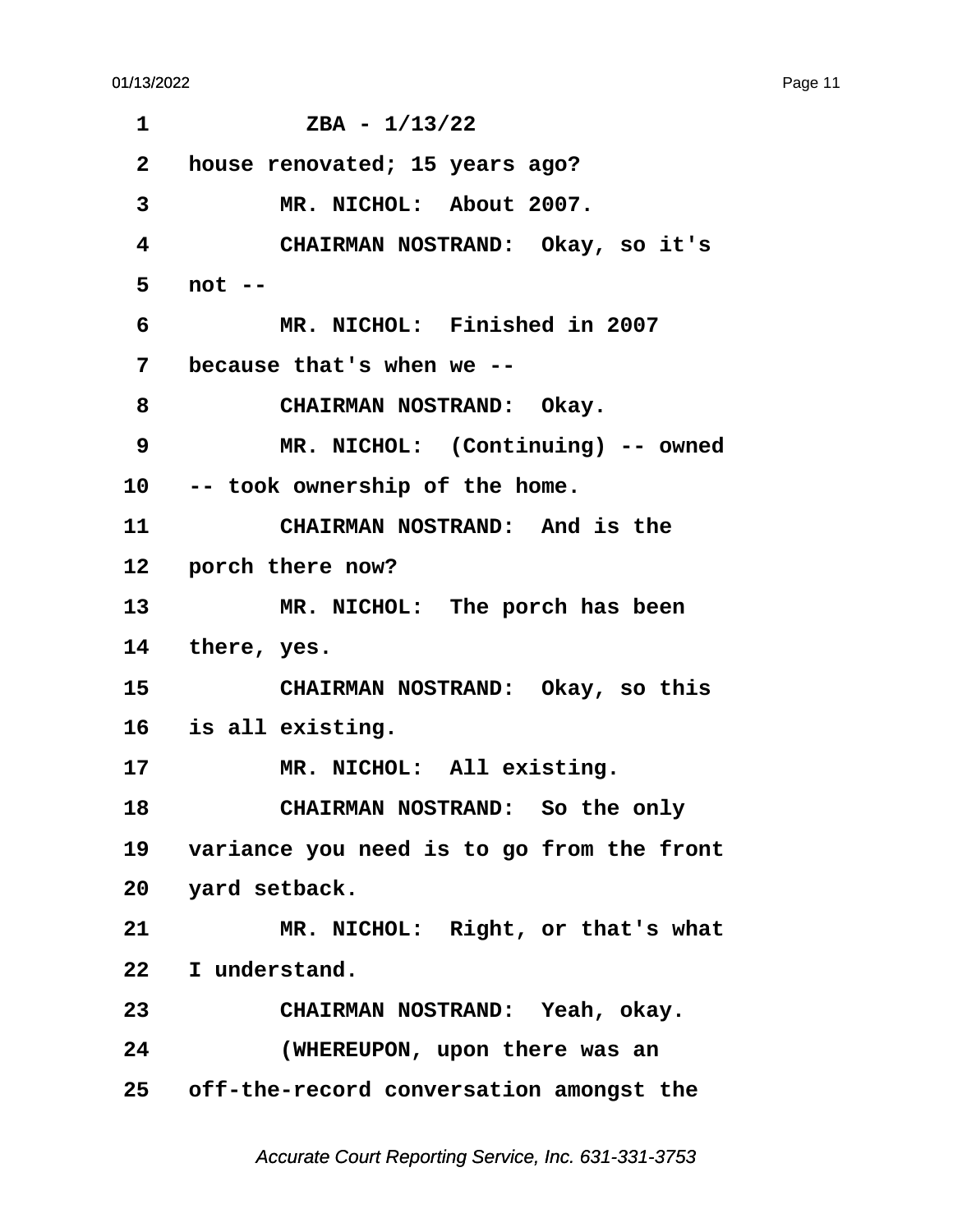<span id="page-12-0"></span> $1 \t\t ZBA - 1/13/22$ **·2· ·Board members.)** 3 **CHAIRMAN NOSTRAND:** All right. **·4· ·Anybody in the audience have any questions** 5 about this application? **·6· · · · · (WHEREUPON, no response was heard.) ·7· · · · · CHAIRMAN NOSTRAND:· Okay.** 8 MR. FELLMAN: Mr. Chairman, I'd **·9· ·just say, in the past, you've put a** 10 condition on that they don't enclose the 11 **porch.** 12 **CHAIRMAN NOSTRAND:** Mary's very 13 **good at that.** 14 **MR. FELLMAN: Yeah.** 15 MS. CARPENTER: No, it's not me. **16· · · · · CHAIRMAN NOSTRAND:· We just require** 17 that we don't -- you don't ever enclose 18 the porch. 19 MR. NICHOL: Right, I understand, **20· ·that would be --** 21 MR. FELLMAN: We call it --22 MR. NICHOL: (Continuing) -- not 23 suitable for us. **24· · · · · MR. FELLMAN:· You enclose it, and 25· ·then you go, now I need a porch, you**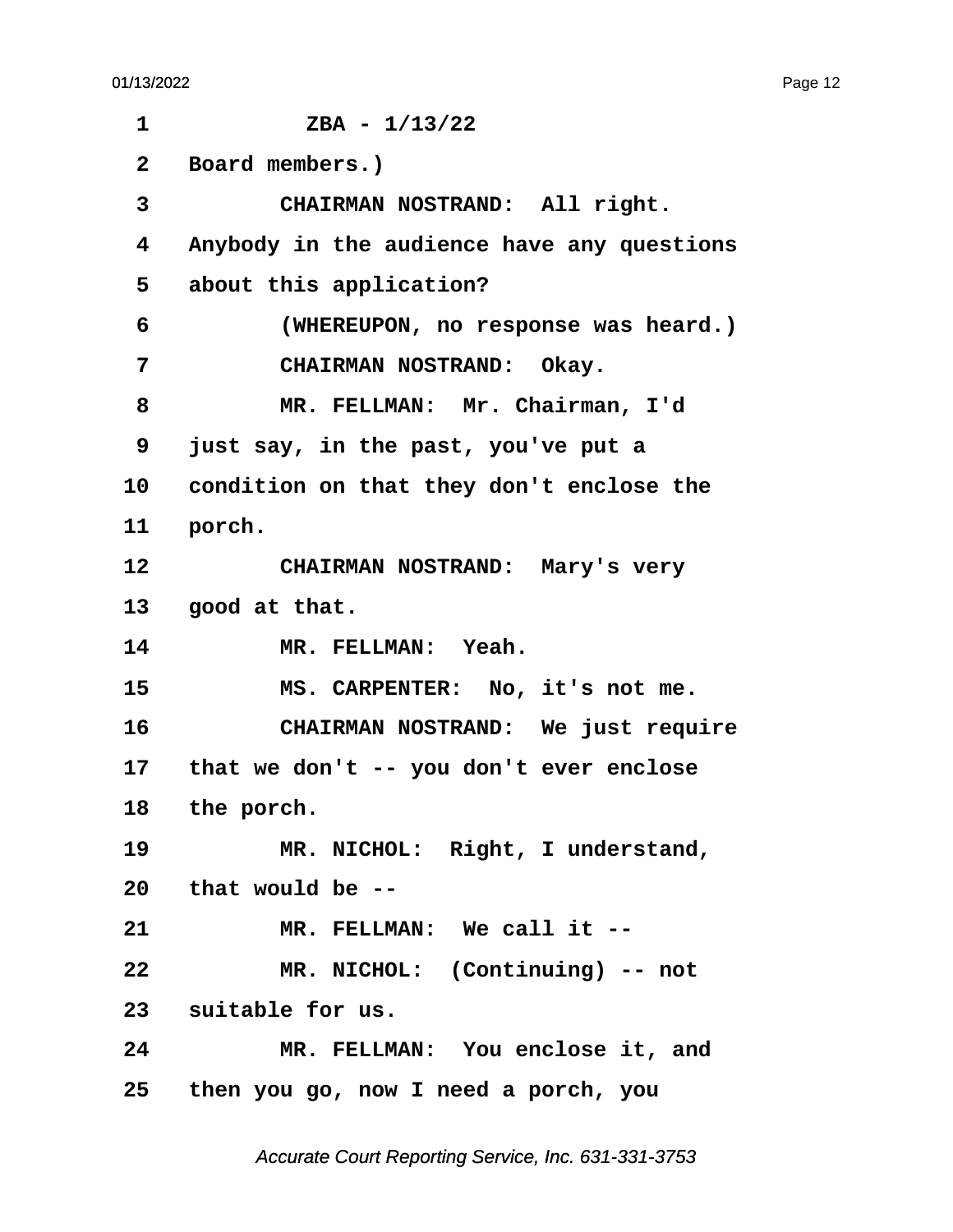<span id="page-13-0"></span> $1 \t\t ZBA - 1/13/22$ **·2· ·know...** 3 MR. NICHOL: Yeah, well... **·4· · · · · CHAIRMAN NOSTRAND:· The Village is ·5· ·very pro front porches, and we do these ·6· ·variances all the time because all the ·7· ·houses were built right to the --** 8 **MR. NICHOL: Right. ·9· · · · · CHAIRMAN NOSTRAND:· (Continuing) -- 10· ·required 30 feet, and the many porches** 11 need variances, so -- yeah, steps. We do 12 this all the time but we just require 13 everybody not enclose them with the glass. 14 MR. NICHOL: Right. 15 **CHAIRMAN NOSTRAND:** Or anything **16· ·else.** 17 MR. NICHOL: That wouldn't be 18 appealing to us. 19 **CHAIRMAN NOSTRAND:** Okay. **20· · · · · MS. CARPENTER:· So when we approve 21· ·this, we're approving all of this, because 22· ·I was just a little confused because we 23· ·have this --** 24 MR. NICHOL: Right. **25· · · · · MS. CARPENTER:· (Continuing) -- as**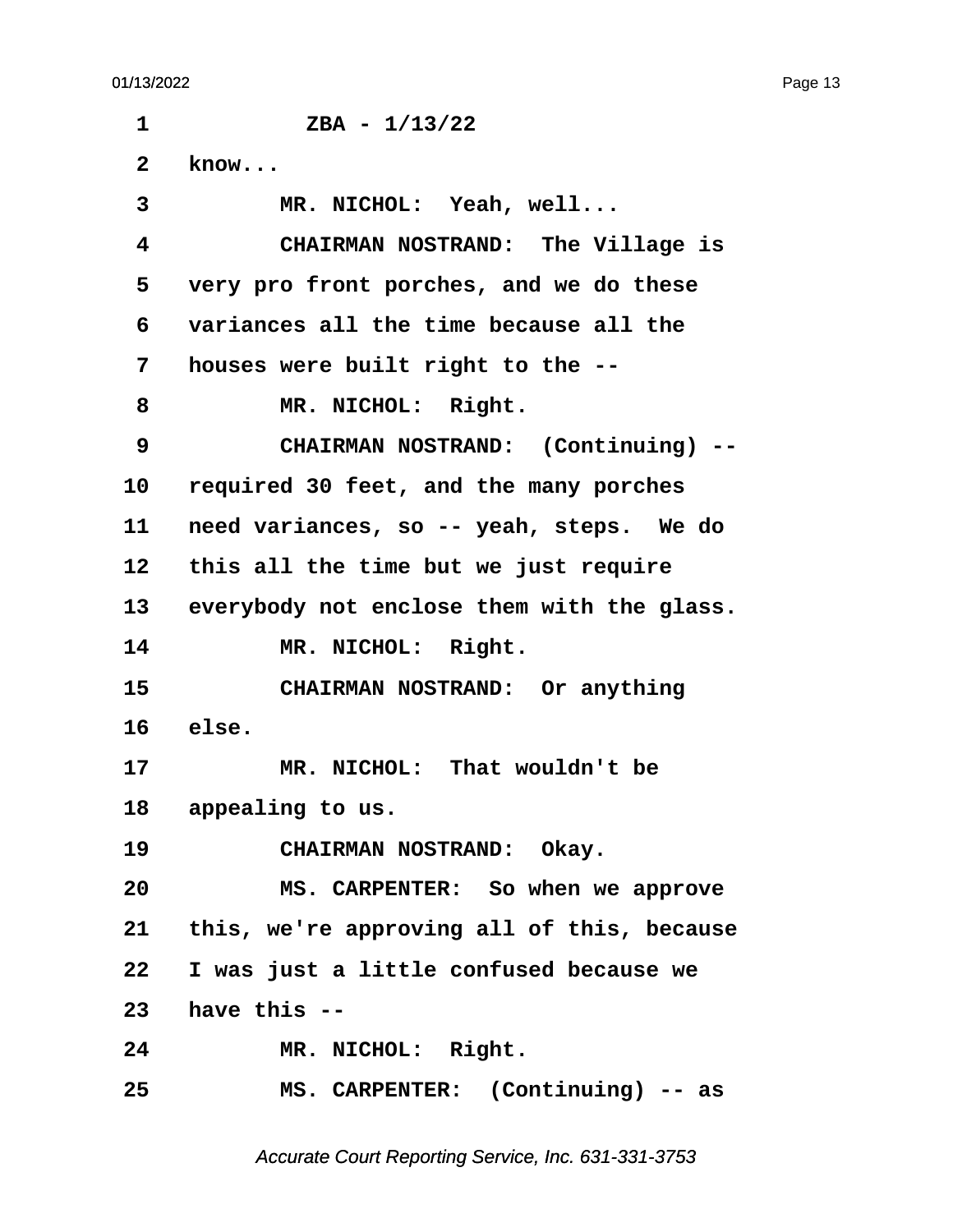<span id="page-14-0"></span>

| 1            | $ZBA - 1/13/22$                               |
|--------------|-----------------------------------------------|
| $\mathbf{2}$ | well as just the front porch.                 |
| 3            | CHAIRMAN NOSTRAND: What is the                |
| 4            | purpose of all these plans?                   |
| 5            | MS. CARPENTER: Yeah.                          |
| 6            | MR. NICHOL: When Mr. Fellman                  |
| 7            | visited the home, probably three years        |
| 8            | ago, my error for letting it go this long,    |
| 9            | he said that the finished attic would need    |
| 10           | to be documented in the spatial drawings,     |
| 11           | and he said to draw them myself, which I      |
| 12           | kind of did. I used a program to do it,       |
| 13           | indicating the dimensions of the rooms        |
| 14           | that are upstairs, and they're just           |
| 15           | utilitary office space, let's call it, and    |
| 16           | closet space.                                 |
| 17           | The big deal with the home was the            |
| 18           | garage and breezeway closure -- let's call    |
| 19           | it -- it's no longer a garage, it's           |
|              | 20 actually a larger living room as indicated |
| 21           | in the drawings. They're now finished         |
| 22           | space.                                        |
| 23           | CHAIRMAN NOSTRAND: Okay.                      |
| 24           | MR. NICHOL: He wanted all of these            |
|              | 25 details in the drawings.                   |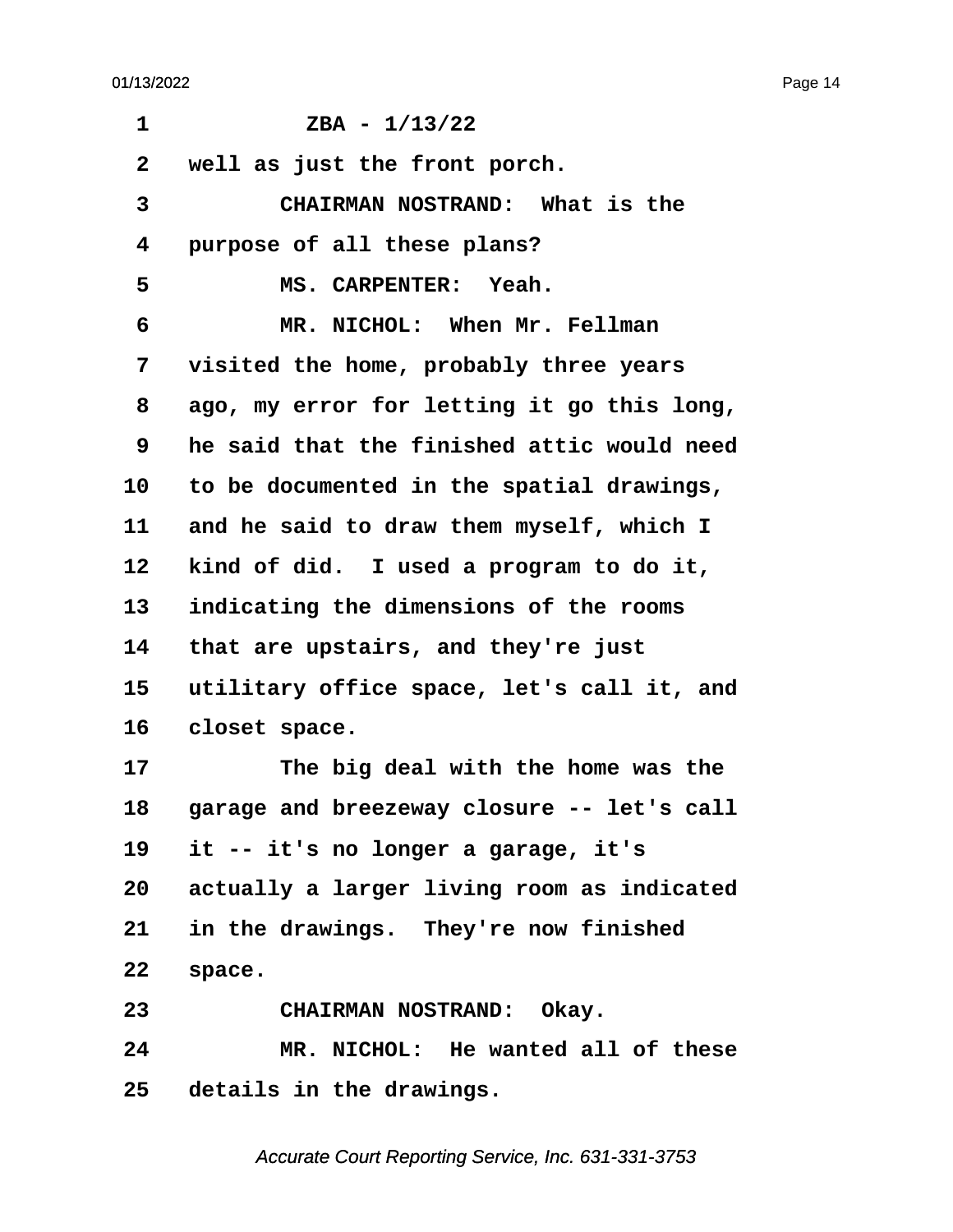<span id="page-15-0"></span> $1 \t\t ZBA - 1/13/22$ **·2· · · · · MR. FELLMAN:· That would be me, I'm** 3 Mr. Fellman. **·4· · · · · MR. NICHOL:· I'm sorry, Mr. ·5· ·Fellman. ·6· · · · · MR. FELLMAN:· That's okay. ·7· · · · · MR. NICHOL:· I didn't recognize you ·8· ·with the mask. ·9· · · · · MR. FELLMAN:· We got to get the** 10 variances first, and then we'll process 11 the building permits. 12 MS. CARPENTER: Okay, that answers 13 the question. Fine. 14 **We just wondered why this was here,** 15 as well. It was just, you know, a little 16 confusing. 17 MR. NICHOL: I just like to draw. 18 MS. CARPENTER: Yeah, I'm sure. **19· · · · · CHAIRMAN NOSTRAND:· So I know kind 20· ·of where we're at.** 21 MS. CARPENTER: Yeah, that's --**22· · · · · CHAIRMAN NOSTRAND:· I just never 23· ·noticed this house, looking at the** 24 picture. **25· · · · · MS. CARPENTER:· Oh, let me see.**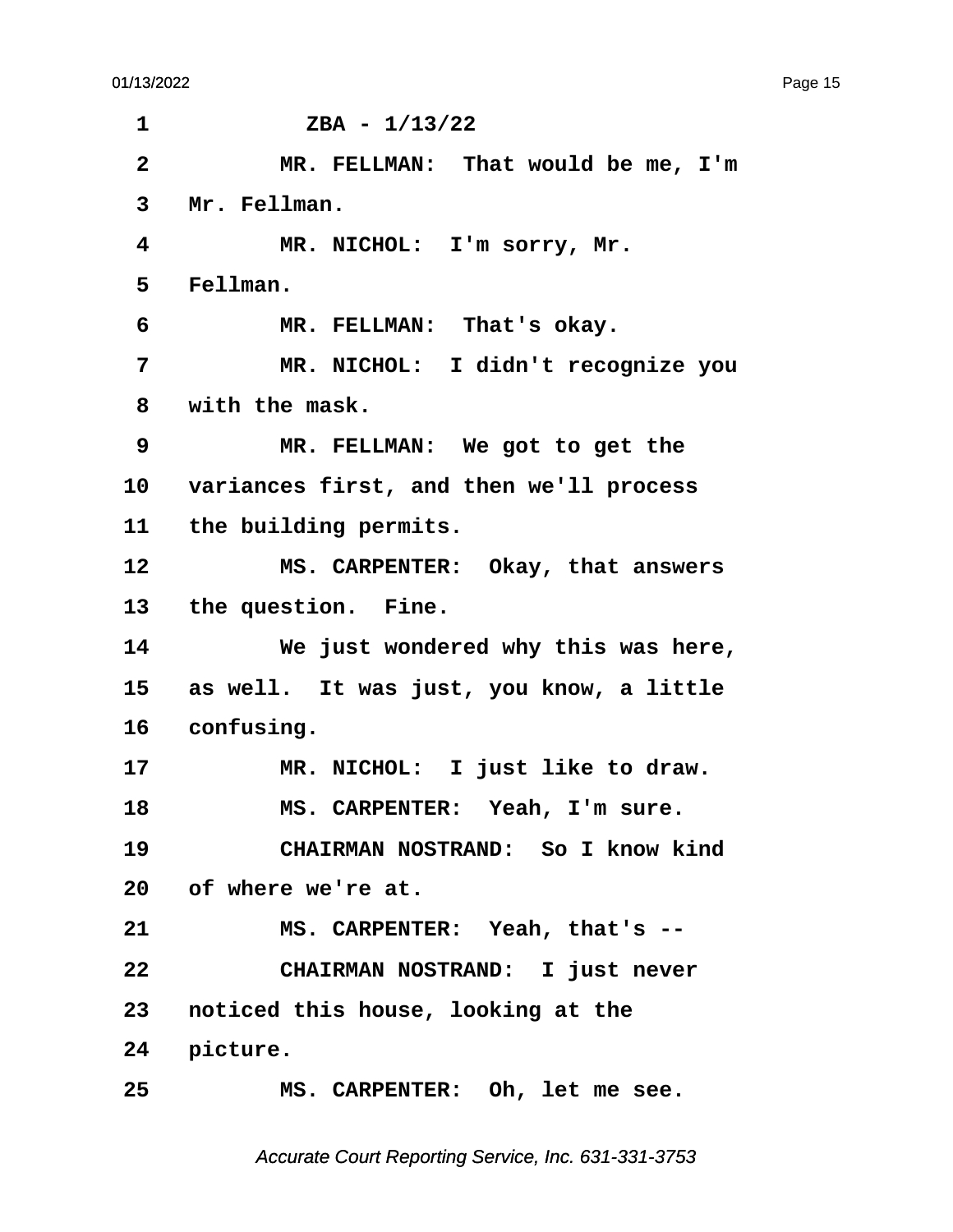<span id="page-16-0"></span>

| 1               | $ZBA - 1/13/22$                            |
|-----------------|--------------------------------------------|
| $\mathbf{2}$    | MR. NICHOL: Okay.                          |
| 3               | CHAIRMAN NOSTRAND: That's the              |
| $\overline{4}$  | enclosed --                                |
| 5               | MS. CARPENTER: Oh, okay, sure.             |
| 6               | CHAIRMAN NOSTRAND: That's the              |
| 7               | porch.                                     |
| 8               | Okay, all right.                           |
| 9               | MS. CARPENTER: Okay, now we get            |
| 10 it.          |                                            |
| 11              | CHAIRMAN NOSTRAND: Now we get it,          |
|                 | 12 okay.                                   |
| 13 <sup>7</sup> | MS. CARPENTER: Now I lost that             |
|                 | 14 picture; did you take my picture?       |
| 15              | CHAIRMAN NOSTRAND: Okay.                   |
| 16              | MS. CARPENTER: Did you?                    |
| 17              | CHAIRMAN NOSTRAND: Any questions?          |
| 18              | (WHEREUPON, no response was heard.)        |
| 19              | CHAIRMAN NOSTRAND: No?                     |
| 20              | MR. MARO: So it's not going to             |
| 21              | breach the allotted distance from the      |
|                 | 22 sidewalk to the front of the porch, the |
|                 | 23 amendment, which is 30 feet?            |
| 24              | CHAIRMAN NOSTRAND: What -- hold on         |
|                 | 25 -- what do you want?                    |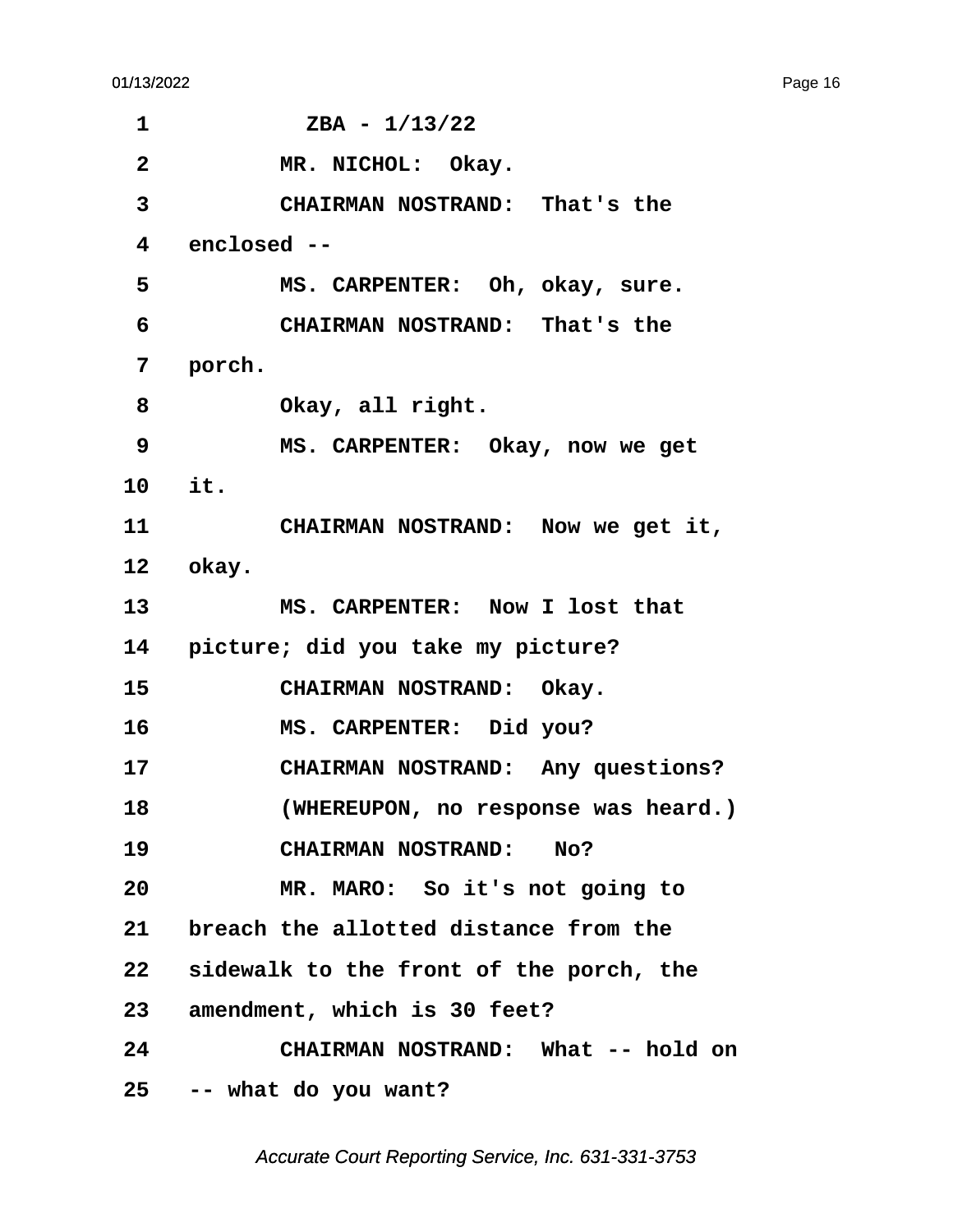$1 \t\t ZBA - 1/13/22$ **·2· · · · · MS. CARPENTER:· I'm looking for the ·3· ·variance. ·4· · · · · CHAIRMAN NOSTRAND:· Oh.· I'm sorry,** 5 Chris, what was your question? **·6· · · · · MR. MARO:· The question is, the ·7· ·amendment -- there's an amendment to the ·8· ·porch, it doesn't breach, it doesn't come ·9· ·out any further to the sidewalk to the** 10 front of the house. 11 **CHAIRMAN NOSTRAND:** Well, we'll 12 allow -- the variance that we grant --13 MR. MARO: Right. **14· · · · · CHAIRMAN NOSTRAND:· (Continuing) -- 15· ·will allow to these numbers that are** 16 applied for. 17 **MR. MARO:** Uh-huh. **18· · · · · CHAIRMAN NOSTRAND:· So you couldn't** 19 ever make it bigger because it's 21.4 feet 20 from the street. **21· · · · · MS. CARPENTER:· Yeah, it's already 22· ·there, 26, 26.** 23 MR. MARO: Right. **24· · · · · CHAIRMAN NOSTRAND:· So you could 25· ·never make it less than that for --**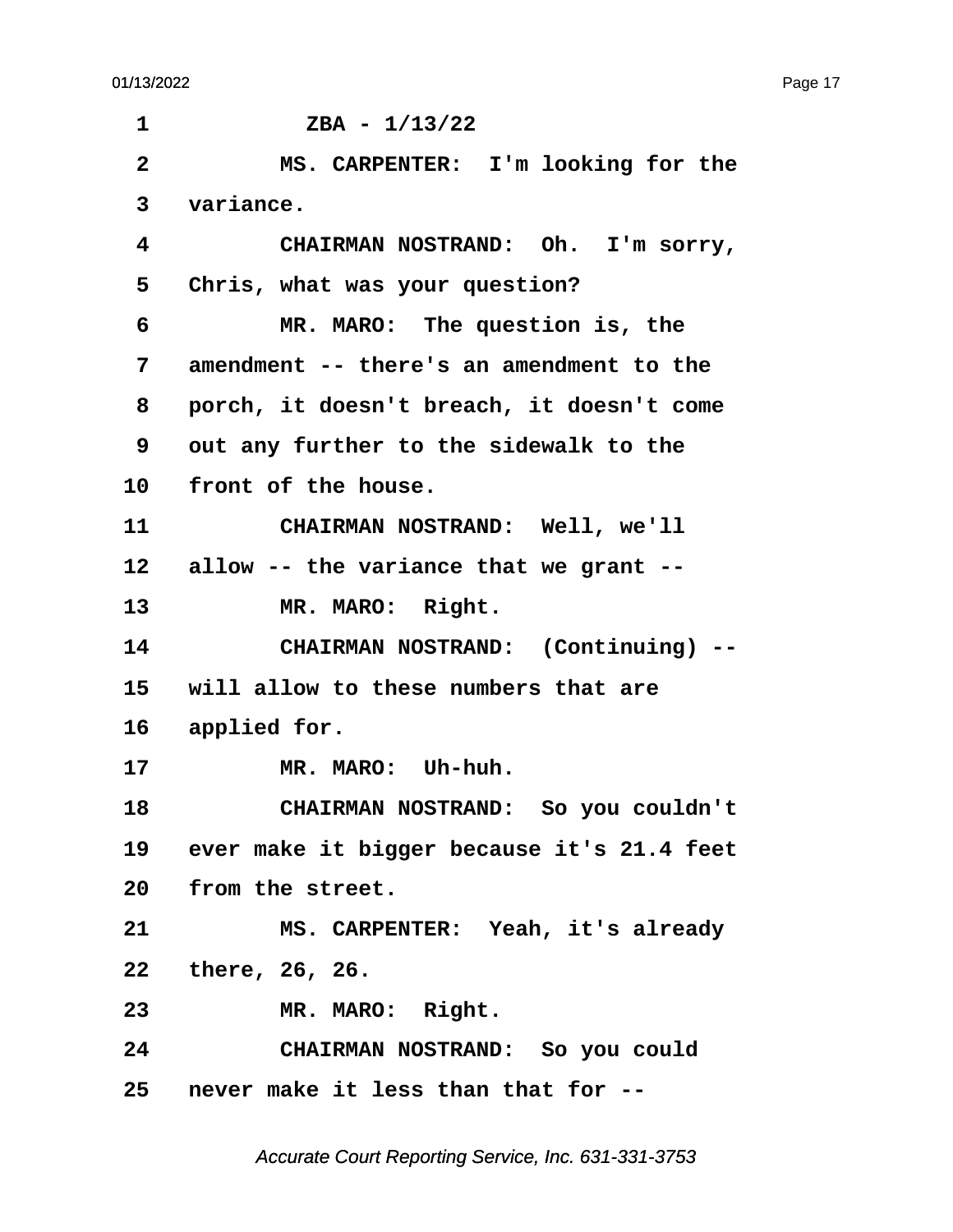| 1                       | $ZBA - 1/13/22$                               |
|-------------------------|-----------------------------------------------|
| $\overline{\mathbf{2}}$ | MR. MARO: Right.                              |
| 3                       | MR. NICHOL: I think the survey                |
| 4                       | depicts it as it exists now.                  |
| 5                       | CHAIRMAN NOSTRAND: That's why we              |
| 6                       | always say, approve the application as        |
| 7                       | submitted.                                    |
| 8                       | MR. NICHOL: Right.                            |
| 9                       | CHAIRMAN NOSTRAND: So it shows                |
|                         | 10 21.4.                                      |
| 11                      | Okay, any more questions?                     |
| 12                      | (WHEREUPON, no response was heard.)           |
| 13                      | MS. CARPENTER: Okay.                          |
| 14                      | CHAIRMAN NOSTRAND: Make a motion              |
| 15                      | to approve the application as presented?      |
| 16                      | MS. CARPENTER: Okay, I'll do that.            |
| 17                      | I'll make a motion to approve case            |
| 18                      | 1-2, the application of Scott and Janice      |
| 19                      | Nichol, to maintain the side addition,        |
|                         | 20 attic renovation and garage conversion and |
|                         | 21 the front porch, and the front porch shall |
| 22                      | never be enclosed. And that's it.             |
| 23                      | CHAIRMAN NOSTRAND: All in favor?              |
| 24                      | MR. FELLMAN: Is there a second?               |
| 25                      | MR. MARO: I second the motion.                |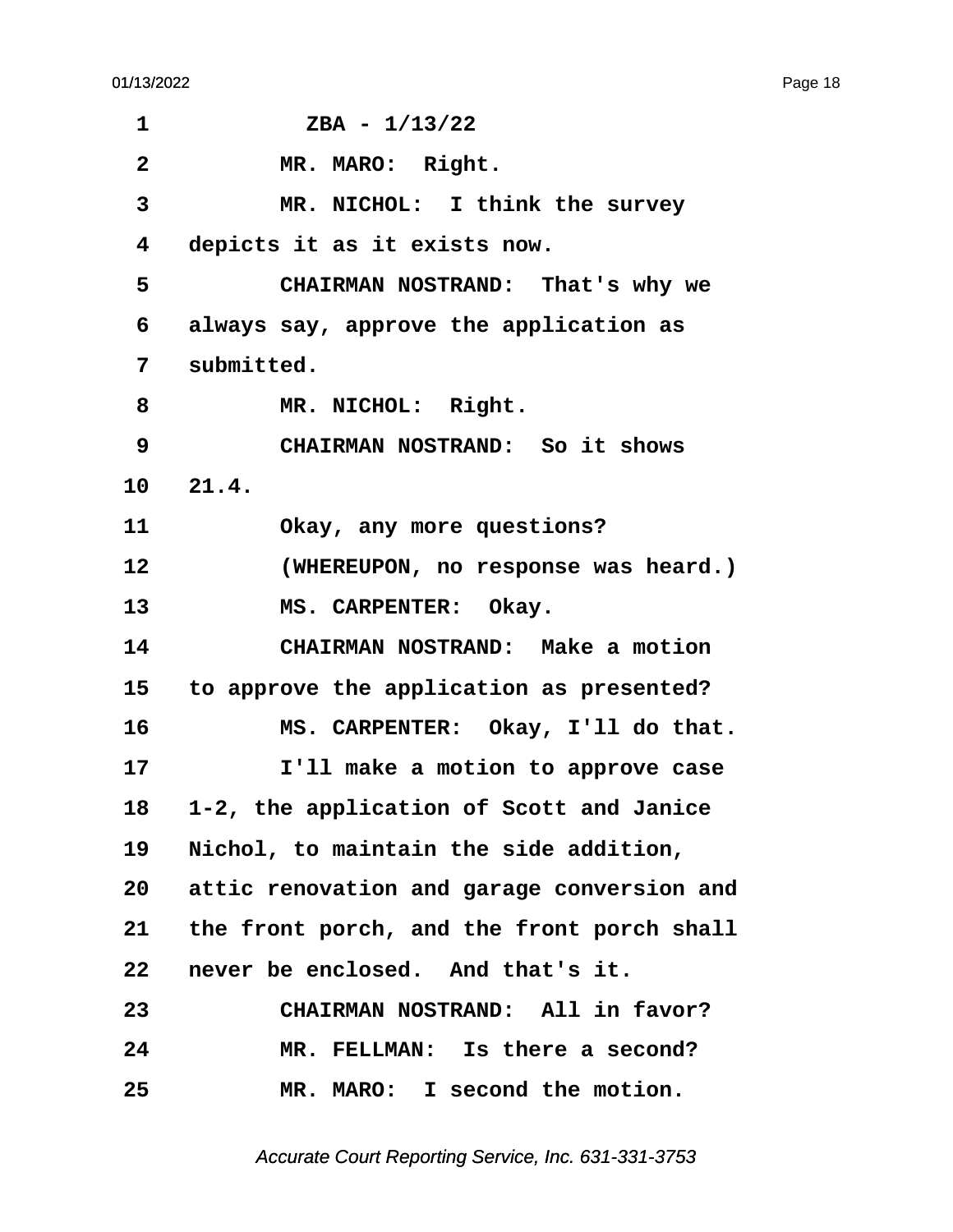| 1               | $ZBA - 1/13/22$                          |
|-----------------|------------------------------------------|
| $\overline{2}$  | CHAIRMAN NOSTRAND: Okay.                 |
| 3               | MR. FELLMAN: All in favor?               |
| 4               | CHAIRMAN NOSTRAND: All in favor?         |
| 5               | (WHEREUPON, there was a unanimous,       |
| 6               | affirmative vote of the Board members    |
| 7               | present.)                                |
| 8               | MR. DEBELLIS: Look at that -- live       |
| 9               | video.                                   |
| 10              | MR. FELLMAN: We all have to be           |
|                 | 11 retrained on how to do this.          |
| 12 <sub>2</sub> | CHAIRMAN NOSTRAND: Steve will            |
| 13              | follow up.                               |
| 14              | MR. NICHOL: Thank you.                   |
| 15              | MR. FELLMAN: You're welcome.             |
| 16              | CHAIRMAN NOSTRAND: Okay, I make a        |
|                 | 17 motion we close the meeting of        |
|                 | 18 January 13th, 2022.                   |
| 19              | All in favor?                            |
| 20              | (WHEREUPON, there was a unanimous,       |
|                 | 21 affirmative vote of the Board members |
|                 | 22 present.)                             |
| 23              | <b>CHAIRMAN NOSTRAND: Second?</b>        |
| 24              | MS. CARPENTER: You don't have to         |
| 25              | second.                                  |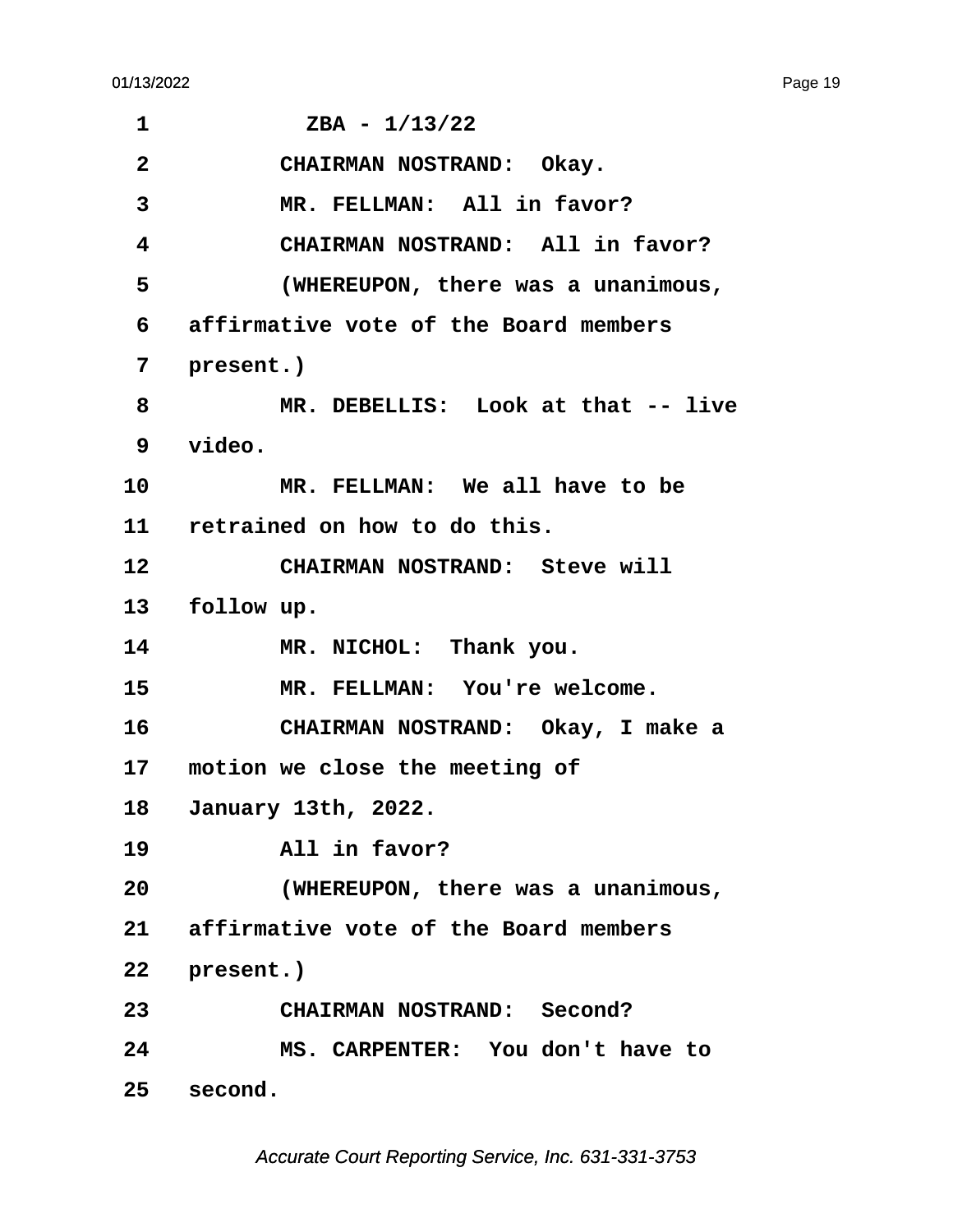| $\mathbf 1$             | $ZBA - 1/13/22$                          |
|-------------------------|------------------------------------------|
| $\mathbf{2}$            | CHAIRMAN NOSTRAND: I don't have to       |
| $\mathbf{3}$            | second.                                  |
| $\overline{\mathbf{4}}$ | MR. DEBELLIS: Minor detail.              |
| $5\phantom{.0}$         | CHAIRMAN NOSTRAND: Motion carried.       |
| 6                       | (WHEREUPON, this meeting was             |
| $7\overline{ }$         | concluded at 8:20 p.m.)                  |
| 8                       | $\star$<br>$\star$<br>$\star$<br>$\star$ |
| 9                       |                                          |
| 10                      |                                          |
| 11                      |                                          |
| 12                      |                                          |
| 13                      |                                          |
| 14                      |                                          |
| 15                      |                                          |
| 16                      |                                          |
| 17                      |                                          |
| 18                      |                                          |
| 19                      |                                          |
| 20                      |                                          |
| 21                      |                                          |
| 22                      |                                          |
| 23                      |                                          |
| 24                      |                                          |
| 25                      |                                          |
|                         |                                          |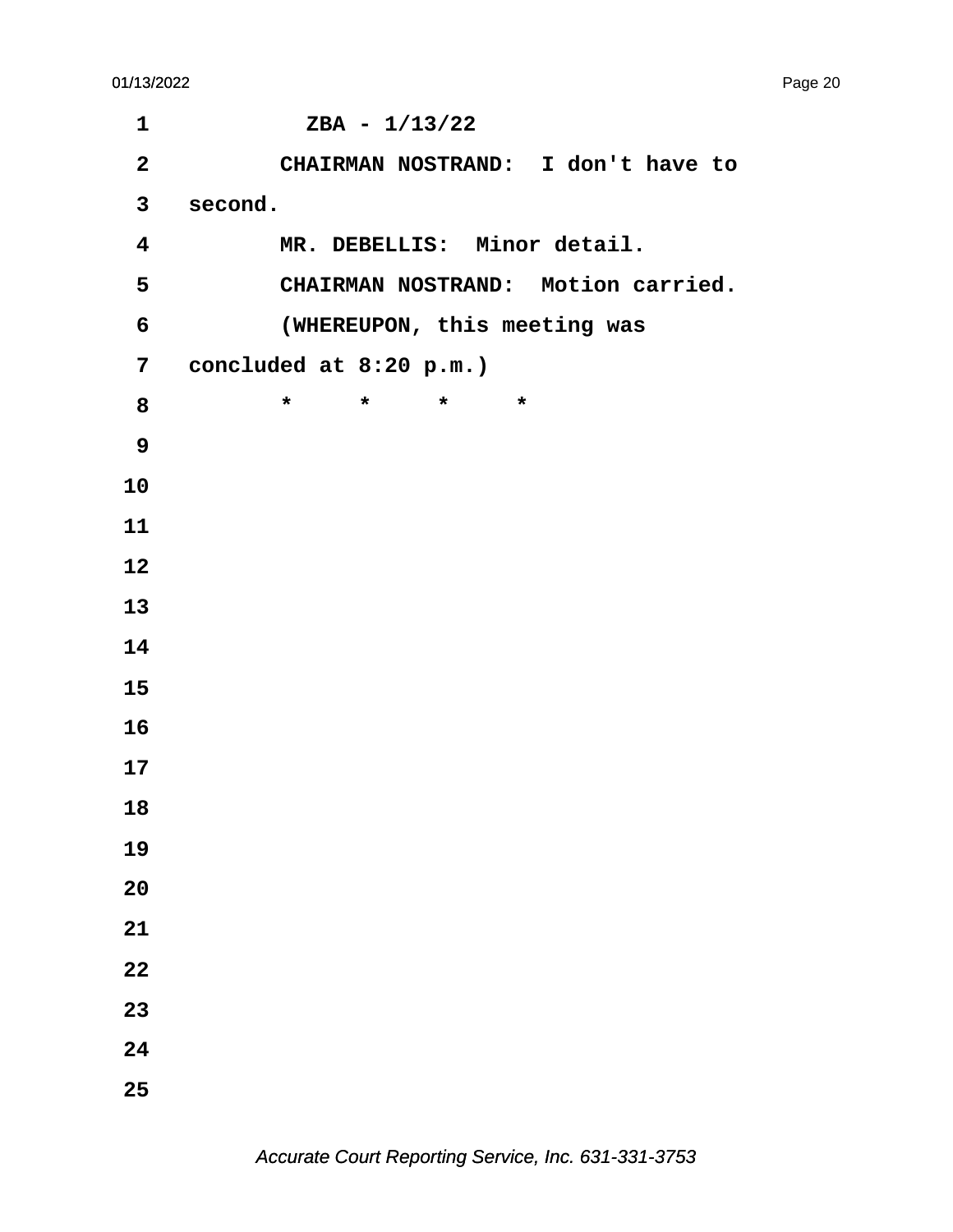| $\mathbf{1}$ | $ZBA - 1/13/22$                                         |
|--------------|---------------------------------------------------------|
| $\mathbf{2}$ | CERTIFICATE                                             |
| 3            |                                                         |
| 4            | STATE OF NEW YORK)                                      |
| 5            | SS:                                                     |
| 6            | COUNTY OF NASSAU)                                       |
| 7            | I, DEBBIE BABINO, a Shorthand                           |
| 8            | Reporter in the State of New York, do hereby            |
| 9            | certify:                                                |
| 10           | That, the foregoing is a true and                       |
| 11           | accurate transcript of my stenographic notes.           |
| 12           | I further certify that I am not                         |
| 13           | related to any of the parties to this matter by         |
| 14           | blood or by marriage and that I am in no way            |
| 15           | interested in the outcome of any of these matters.      |
| 16           | IN WITNESS WHEREOF, I have set my                       |
| 17           | hand on this 16th $\overline{dy}$<br>of Jandary,<br>202 |
| 18           | $\sim$ $\sim$ $\sim$ $\sim$ $\sim$                      |
| 19           | DEBBIE BABINO<br>Certified Reporter                     |
| 20           |                                                         |
| 21           |                                                         |
| 22           |                                                         |
| 23           |                                                         |
| 24           |                                                         |
| 25           |                                                         |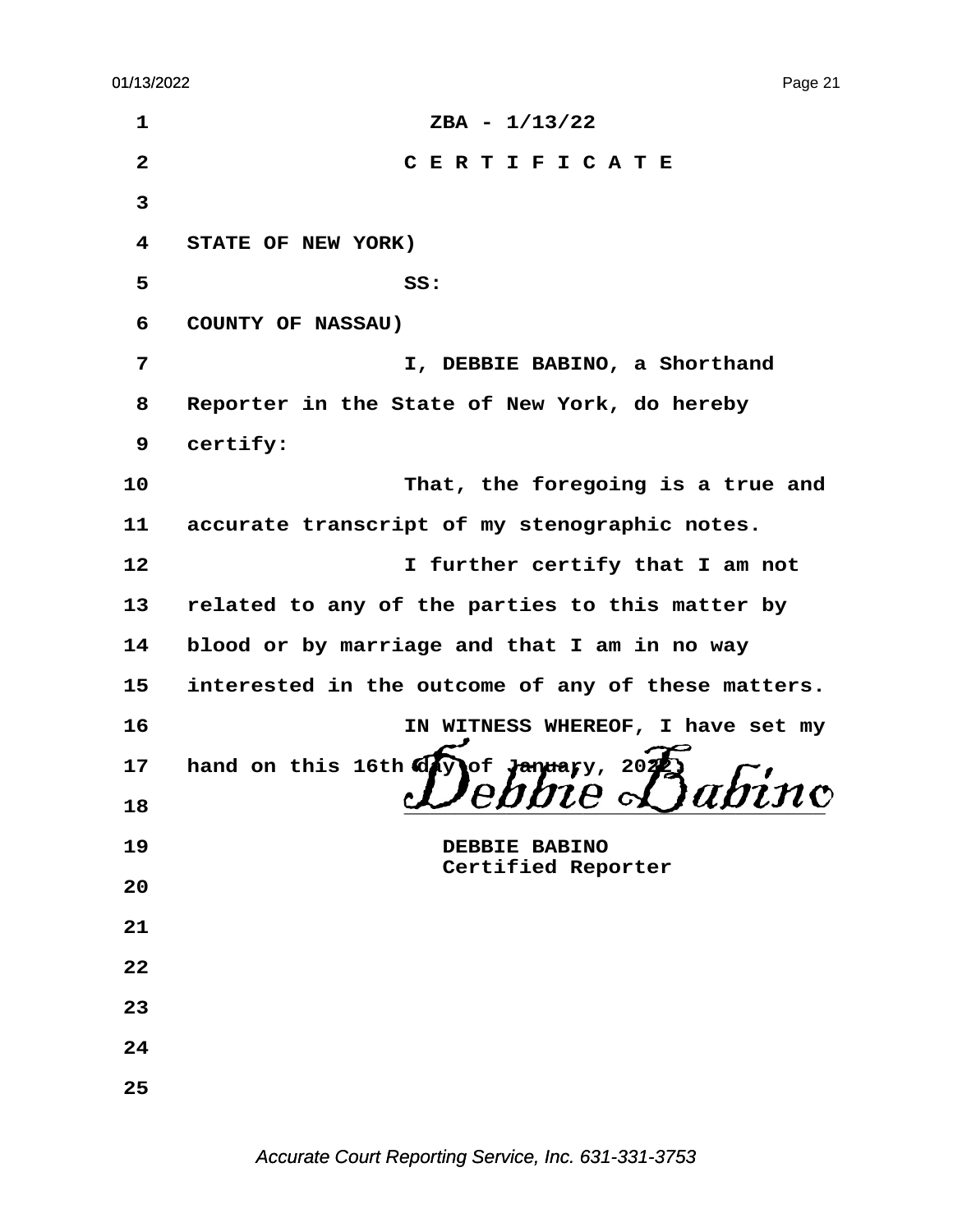| #                                                                            |  |
|------------------------------------------------------------------------------|--|
| #1 3:13                                                                      |  |
| $#1 - 1$ 6:25                                                                |  |
| #2 9:15                                                                      |  |
|                                                                              |  |
| 1                                                                            |  |
| 1/13/22 3:1 4:1 5:1 6:1 7:1 8:1 9:1<br>10:1 11:1 12:1 13:1 14:1 15:1<br>16:1 |  |
| 11754 4:10                                                                   |  |
| 13 3:21                                                                      |  |
| 134 3:18 7:3                                                                 |  |
| <b>13th</b> 3:3                                                              |  |
| 15 10:15 11:2                                                                |  |
| 164 4:9                                                                      |  |
|                                                                              |  |
| $\overline{2}$                                                               |  |
| 2 3:20                                                                       |  |
| 2007 11:3,6                                                                  |  |
| 2022 3:3                                                                     |  |
| 26 9:18                                                                      |  |
|                                                                              |  |
| 3                                                                            |  |
| <b>30</b> 13:10 16:23                                                        |  |
| 34 5:3                                                                       |  |
|                                                                              |  |
| 6                                                                            |  |
| 600 3:20                                                                     |  |
| A                                                                            |  |
| addition 9:17                                                                |  |
| affirmative 3:11 7:25                                                        |  |
| allotted 16:21                                                               |  |
| amendment 16:23                                                              |  |
| and-a-half 5:3 8:11                                                          |  |
| answers 15:12                                                                |  |

appealing 13:18 application 6:8,20 7:2 9:16,22  $12:5$ approve 6:19,25 13:20 approving 13:21 Architects 4:9 Article 3:21 attic 9:18 14:9 audience 6:7 12:4 **aware** 10:22 Aye 7:10,11 B back  $5:3$ basically 6:2 Beaver 4:9 betterment 10:19 **big** 14:17 block 5:4 Board 3:11 7:25 12:2 bought 10:17 breach 16:21 breezeway 14:18 **building** 10:20 15:11 **built** 13:7 busy  $4:20$ 

#### $\mathbf{C}$

C-A-R-L-O-S 4:7 call 3:2 12:21 14:15,18  $care 9:4$ Carlos 4:7

CARPENTER 3:6 5:22 6:21,24 7:7 8:18 10:9 12:15 13:20,25 14:5 15:12,18,21,25 16:5,9,13,16 carried 3:12 7:12 8:3 cars  $5:6$ 

case 3:13 6:25 9:15

Chairman 3:2,9,12,16,24 4:13 5:17,20,23 6:6,10,14,18,23 7:5,9, 11, 14, 16, 20, 23 8: 3, 16, 22, 25 9: 5, 9, 12, 15 10: 2, 7, 10, 16, 25 11: 4, 8, 11, 15, 18, 23 12: 3, 7, 8, 12, 16 13: 4, 9,15,19 14:3,23 15:19,22 16:3,6, 11, 15, 17, 19, 24 Chapter 3:20 children 5:14 client  $4:16$ **closed** 10:23 **closet** 14:16 closure 14:18 code 3:20 concerns 6:8 **condition** 6:5 12:10 confused 10:9 13:22 confusing 15:16 Continuing 11:9 12:22 13:9,25 conversation 11:25 conversion 9:18 10:21 corner 4:19 Cortez 3:13.17 4:17 7:2 8:19 couple 5:10 COURT 4:4,11 8:5 10:3,6

#### D

D-E-F-O-N-S-E-C-A 4:8 deal 14:17 **DEBELLIS** 7:8,22 8:4,8,14,23  $9:3,7,11$ decision 8:24 Defonseca 3:15,22 4:6,7,8,12,14 5:19,21,25 6:17 7:13,15 8:12 details 14:25 dimensions 14:13 distance 16:21 District 9:20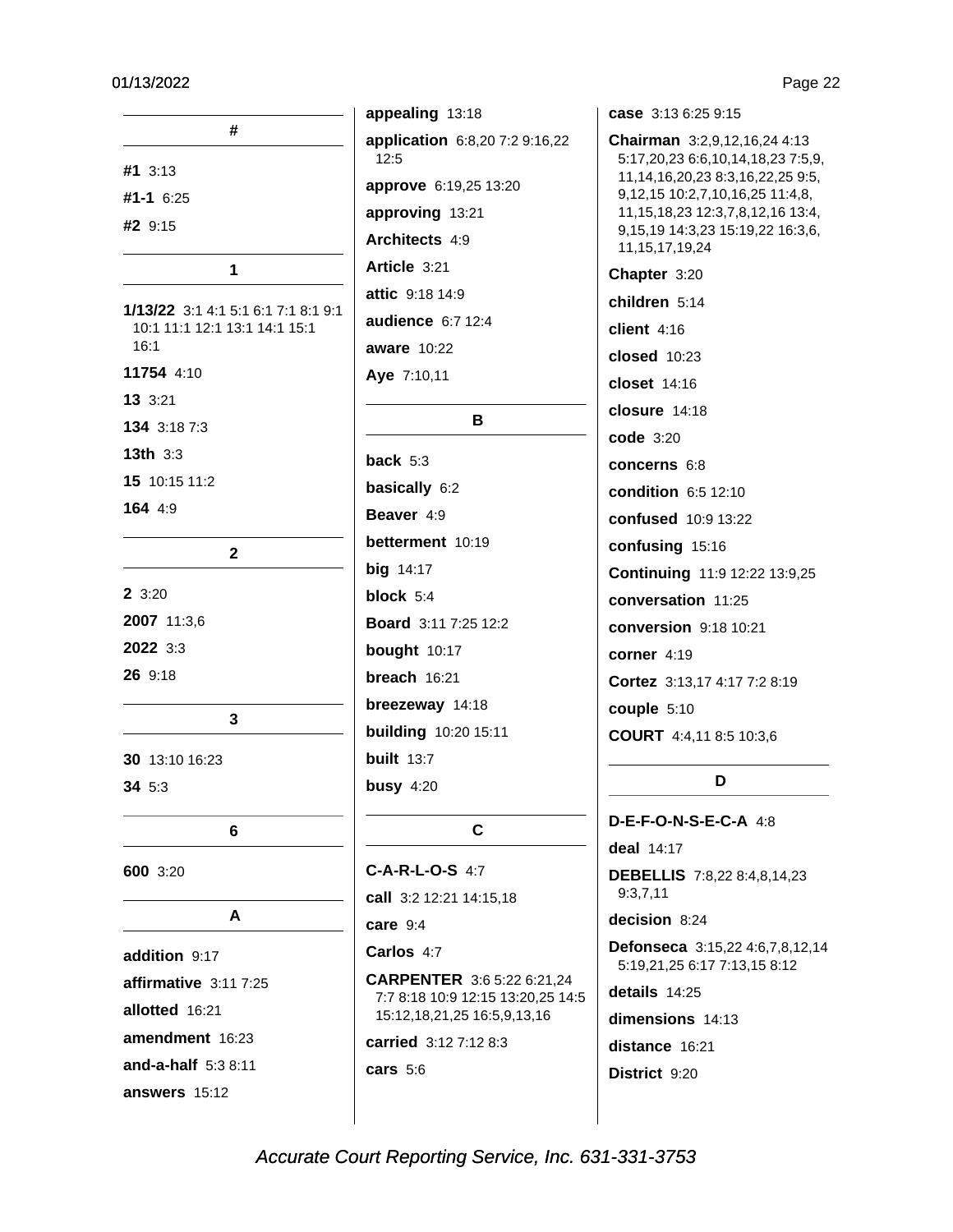documented 14:10 dogs 5:10,11 draw 14:11 15:17 drawings 14:10,21,25 Drive 4:9

#### Е

enclose 12:10,17,24 13:13 enclosed 16:4 erect 3:17 7:2 error 14:8 evening 3:23 existed 10:24 existing 10:13 11:16,17

### F

Farmingdale 3:19 favor 3:9 7:21,22,23 feature  $5:8$ feet 5:3,19,20 13:10 16:23 **Fellman** 7:21 8:6,10,20 12:8,14, 21,24 14:6 15:2,3,5,6,9 fence 3:17 4:17,22,24 5:2,7,18,24 6:16 7:3 fences  $3:21$  $fill 9:2$ **Fine 15:13** finished 11:6 14:9,21 fix  $9:5$ form 10:13 front 3:17 7:3 11:19 13:5 14:2 16:22 Fulton 4:19.20.24 6:3 G

garage 9:18 14:18,19 gas 10:21

glass 13:13 God 5:13 good 3:22 8:15,16,17 12:13 H

hear  $3:14$ heard 6:9,13 12:6 16:18 height 4:23 5:18 6:2 hold 7:16 16:24 home 10:19,24 11:10 14:7,17 house 5:8 8:17 10:11,12,18 11:2 15:23 houses 13:7 husband 4:16

#### $\mathbf{I}$

important 5:7 Impression 8:8 indicating 14:13 instance 10:21 intersection 5:4

#### J

Janice 9:16 January 3:3

#### K

L

killed  $5:12$ kind 8:7 14:12 15:19 Kings 4:9

larger 14:20 letting 14:8 living  $14:20$ location 4:18 **long 14:8** longer 14:19 lost 16:13 **luck**  $8:15,16$ 

#### M

maintain  $9:17$ make 3:6 6:19,24 7:17 MARO 7:10,19 16:20 Mary's 12:12  $mask$  15:8 **matter** 10:23 meeting 3:3,5,8 members 3:11 6:11 7:6,25 12:2 middle  $5:11$ minutes  $3:5.7.8$ month  $5:9$ motion 3:4,6,12 6:19,25 7:12,17  $8:3$ 

#### N

N-I-C-H-O-L 10:5

needed 7:17

Nichol 9:16,23,24 10:4,5,12,17 11:3,6,9,13,17,21 12:19,22 13:3, 8, 14, 17, 24 14: 6, 24 15: 4, 7, 17 16: 2

#### non-denial 8:20

**NOSTRAND** 3:2,9,12,16,24 4:13 5:17,20,23 6:6,10,14,18,23 7:5,9, 11, 14, 16, 20, 23 8: 3, 16, 22, 25 9: 5, 9, 12, 15 10: 2, 7, 10, 16, 25 11: 4, 8, 11, 15, 18, 23 12: 3, 7, 12, 16 13: 4, 9, 15,19 14:3,23 15:19,22 16:3,6,11, 15, 17, 19, 24

noticed 15:23

#### $\Omega$

off-the-record 11:25 **office** 14:15